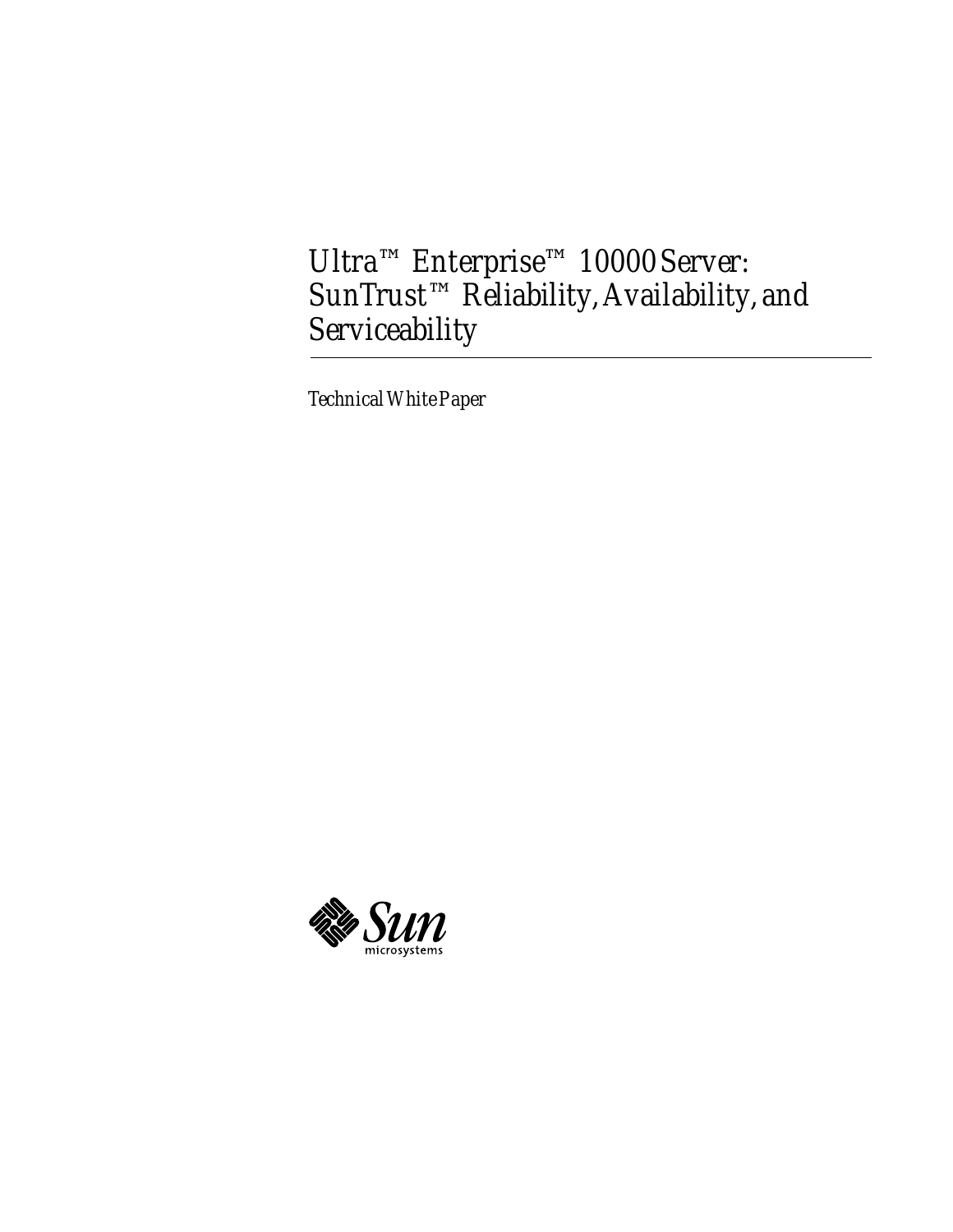1997 Sun Microsystems, Inc.—Printed in the United States of America. 2550 Garcia Avenue, Mountain View, California 94043-1100 U.S.A

All rights reserved. This product and related documentation is protected by copyright and distributed under licenses restricting its use, copying, distribution and decompilation. No part of this product or related documentation may be reproduced in any form by any means without prior written authorization of Sun and its licensors, if any.

Portions of this product may be derived from the UNIX<sup>®</sup> and Berkeley 4.3 BSD systems, licensed from UNIX<sup>®</sup> Systems Laboratories, Inc. and the University of California, respectively. Third party font software in this product is protected by copyright and licensed from Sun's Font Suppliers.

RESTRICTED RIGHTS LEGEND: Use, duplication, or disclosure by the government is subject to restrictions as set forth in subparagraph (c)(1)(ii) of the Rights in Technical Data and Computer Software clause at DFARS 252.227-7013 and FAR 52.227-19.

The product described in this manual may be protected by one or more U.S. patents, foreign patents, or pending applications.

#### TRADEMARKS

Sun, Sun Microsystems, the Sun logo, SunLink, SunFastEthernet, SunATM, SunISDN, SunOS, SunVTS, VIS, Ultra, Ultra Enterprise, UltraComputing, Solaris, Solstice, Solstice PC Networking, SolarNet, SyMON, ONC+, ONC, NFS, FireWall-1,UniPack, MultiPack, SmartStart, JumpStart, SBus, OpenWindows, Gigaplane, and Gigaplane-XB are trademarks or registered trademarks of Sun Microsystems, Inc. in the United States and other countries. All SPARC trademarks are used under license and are trademarks or registered trademarks of SPARC International, Inc. in the United States and other countries. Products bearing SPARC trademarks are based upon an architecture developed by Sun Microsystems, Inc. UNIX is a registered trademark in the United States and other countries, exclusively licensed through X/Open Company, Ltd.

THIS PUBLICATION IS PROVIDED "AS IS" WITHOUT WARRANTY OF ANY KIND, EITHER EXPRESS OR IMPLIED, INCLUDING, BUT NOT LIMITED TO, THE IMPLIED WARRANTIES OF MERCHANTABILITY, FITNESS FOR A PARTICULAR PURPOSE, OR NON-INFRINGEMENT.

THIS PUBLICATION COULD INCLUDE TECHNICAL INACCURACIES OR TYPOGRAPHICAL ERRORS. CHANGES ARE PERIODICALLY ADDED TO THE INFORMATION HEREIN; THESE CHANGES WILL BE INCORPORATED IN NEW EDITIONS OF THE PUBLICATION. SUN MICROSYSTEMS, INC. MAY MAKE IMPROVEMENTS AND/OR CHANGES IN THE PRODUCT(S) AND/OR THE PROGRAM(S) DESCRIBED IN THIS PUBLICATION AT ANY TIME.

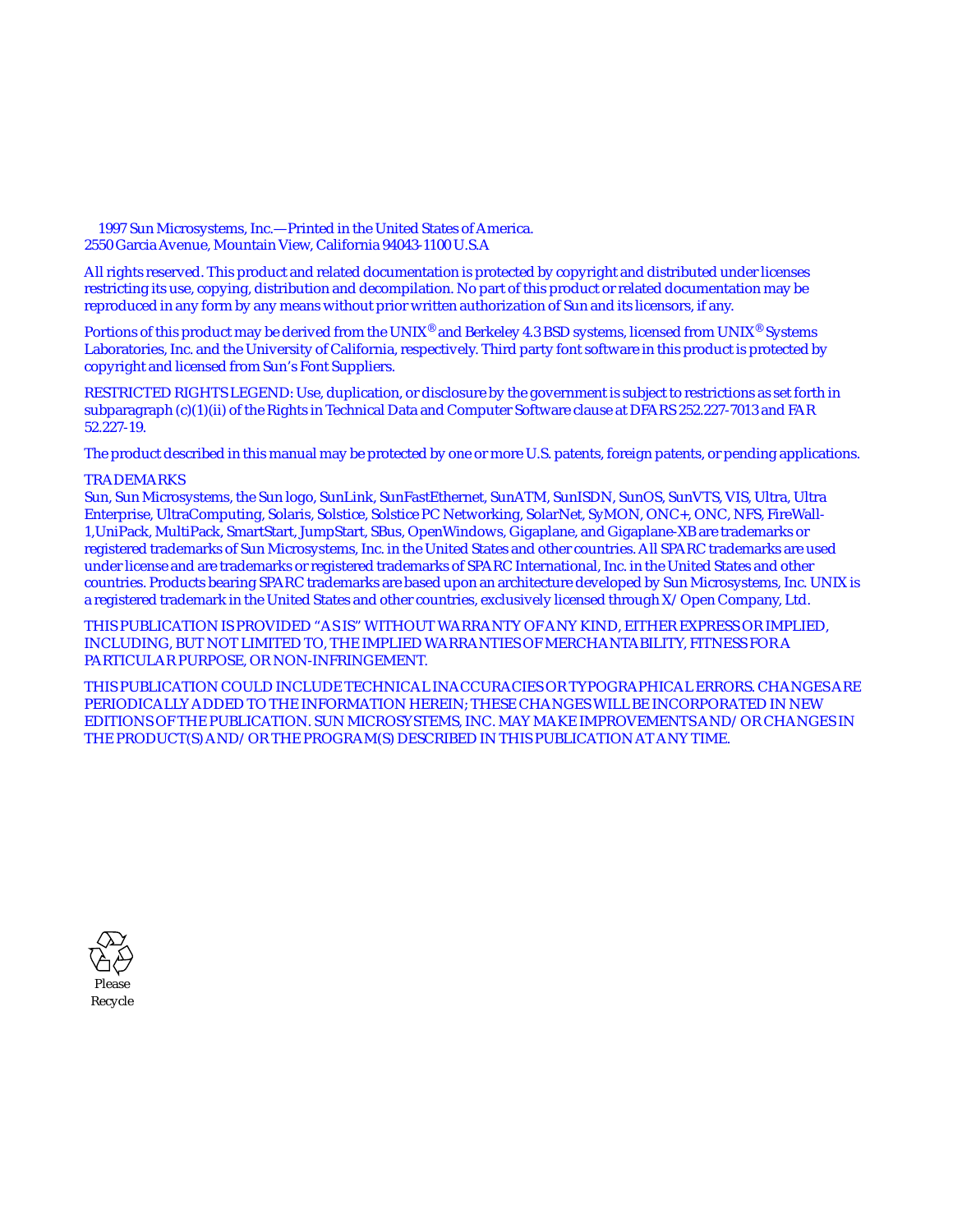### *Executive Summary*

Today, computers running the UNIX™ operating system are deployed in virtually every market segment. UNIX has achieved widespread use in the commercial marketplace and is the cornerstone of systems running mission critical applications. For users and their applications, downtime can have a dramatic effect on revenues and customer satisfaction.

Sun Microsystems, Inc. is addressing the needs of businesses operating in today's network-based, global computing world, by providing computing platforms that are reliable, available for use when needed, and easy to diagnose and service with minimal interruption.

Sun's newest Ultra™ Enterprise™ server, the Ultra Enterprise 10000, sets new standards in reliability, availability, and serviceability in open systems. This high performance system includes the most comprehensive set of RAS features, designated SunTrust™, that are available in an open system today.

The Ultra Enterprise 10000 provides businesses with outstanding levels of service, through SunTrust's features:

- **•** Complete configurable redundancy
- **•** Alternate Paths to disk and network
- **•** Mainframe-style Partitioning
- **•** Assured system recovery
- **•** Improved data integrity with ECC
- **•** Intelligent monitoring and reporting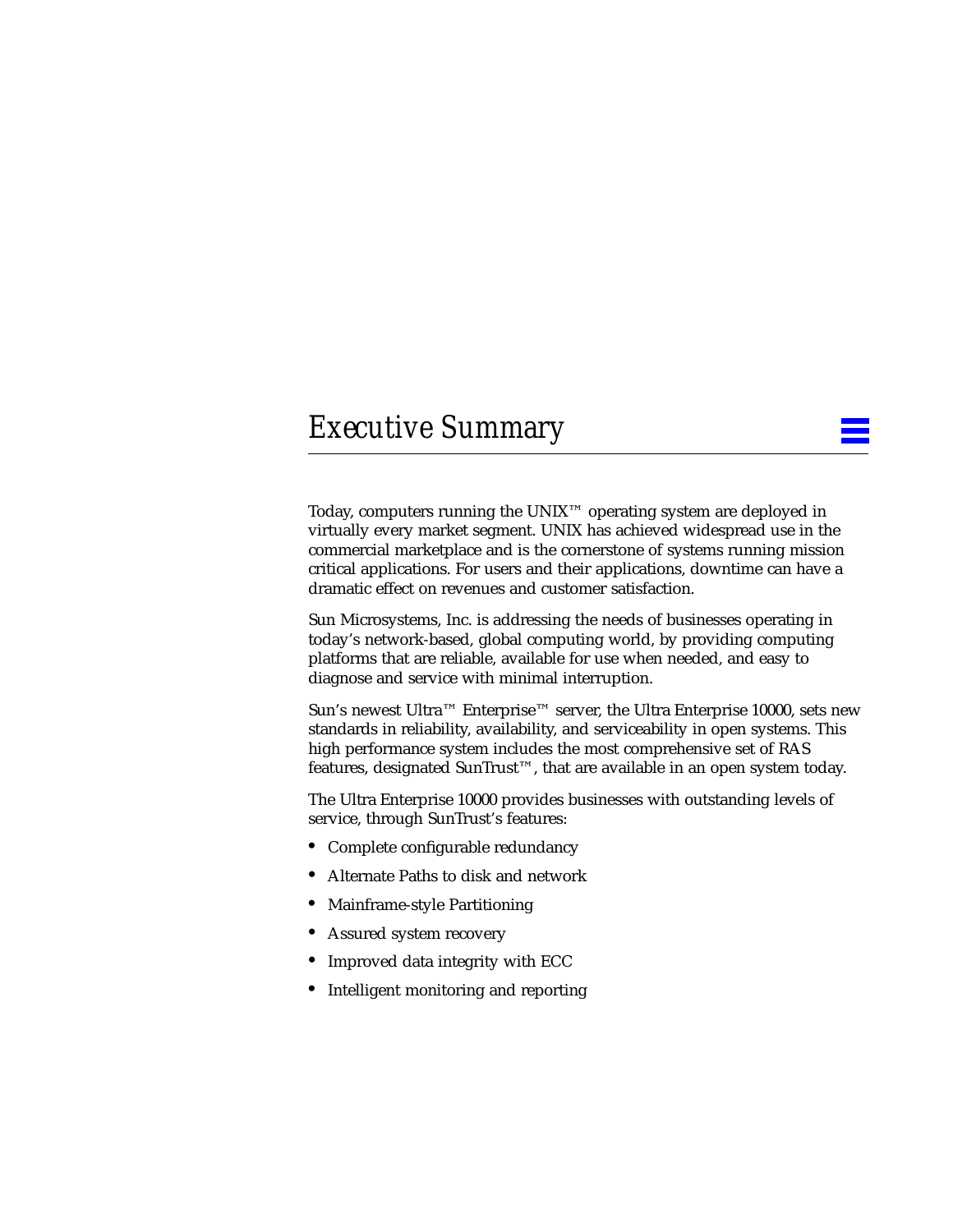- **•** "No-outage" servicing
- **•** Sophisticated diagnostic support

Beginning in concept and design, innovative technologies, such as the Gigaplane-XB™ interconnect and Dynamic Reconfiguration, are implemented in support of superior reliability, high availability, and convenient servicing.

Sun is committed to products and services that provide highly reliable solutions to its customers. Combined with a global 7x24 service organization, reliable Solaris™ operating environment, Solstice™ system and network management tools, Sun's Ultra Enterprise 10000 family servers offer the most trusted open systems solutions today.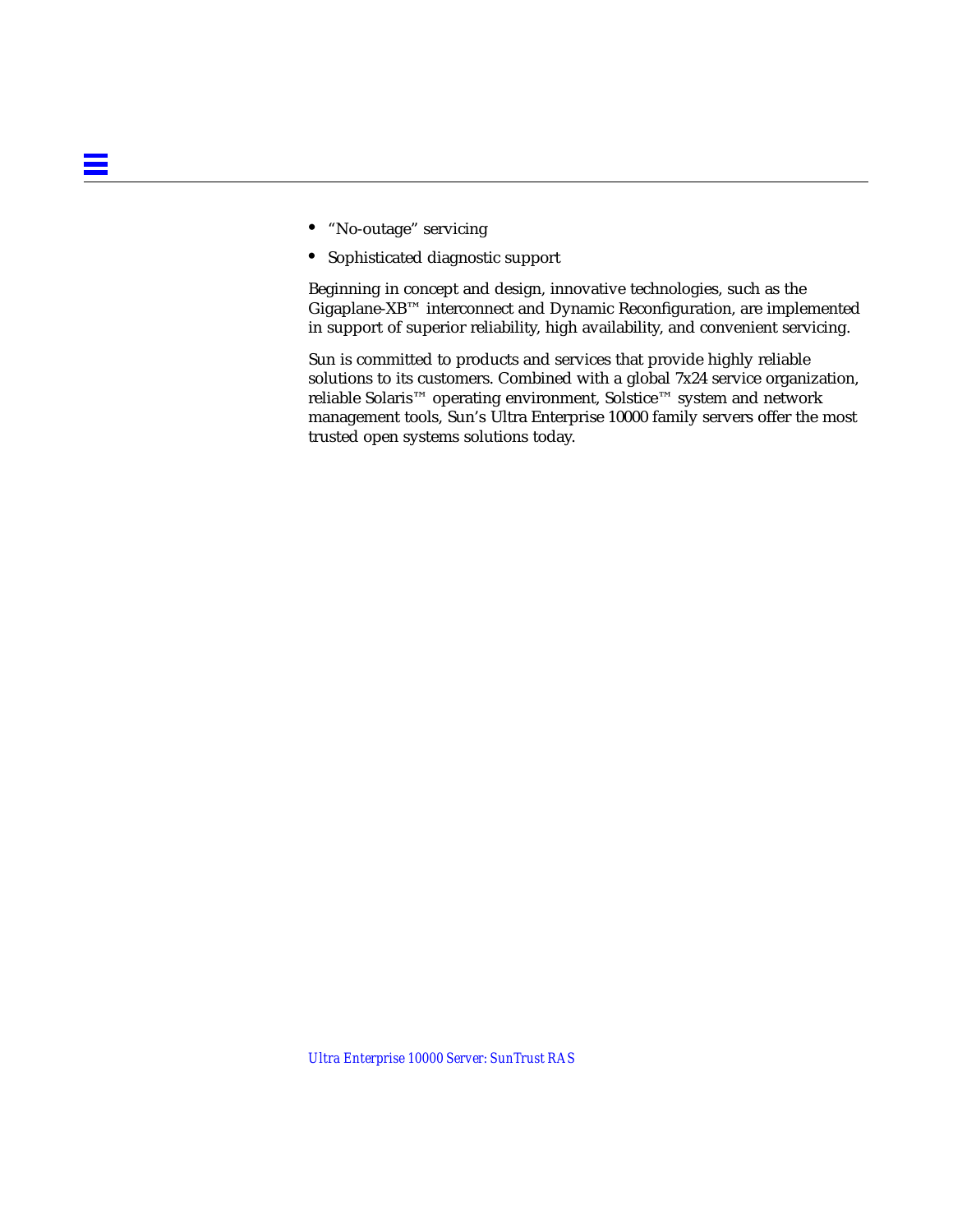# *Contents*

| 1. |                                                        | $\mathbf{1}$   |
|----|--------------------------------------------------------|----------------|
| 2. | Reliability, Availability, and Serviceability Overview | 3              |
|    |                                                        | 3              |
|    |                                                        | 3              |
|    |                                                        | 4              |
|    |                                                        | $\overline{4}$ |
|    |                                                        | 5              |
|    |                                                        | $\overline{7}$ |
| 3. | Enterprise 10000 RAS Implementation and Features       | 9              |
|    |                                                        | 9              |
|    |                                                        | 9              |
|    | Enterprise 10000 SunTrust Design Philosophies          | 10             |
|    | Key Technologies and Design Features                   | 10             |
|    |                                                        | 10             |
|    | Dynamic Reconfiguration                                | 11             |
|    | Integrated System Service Processor (SSP)              | 11             |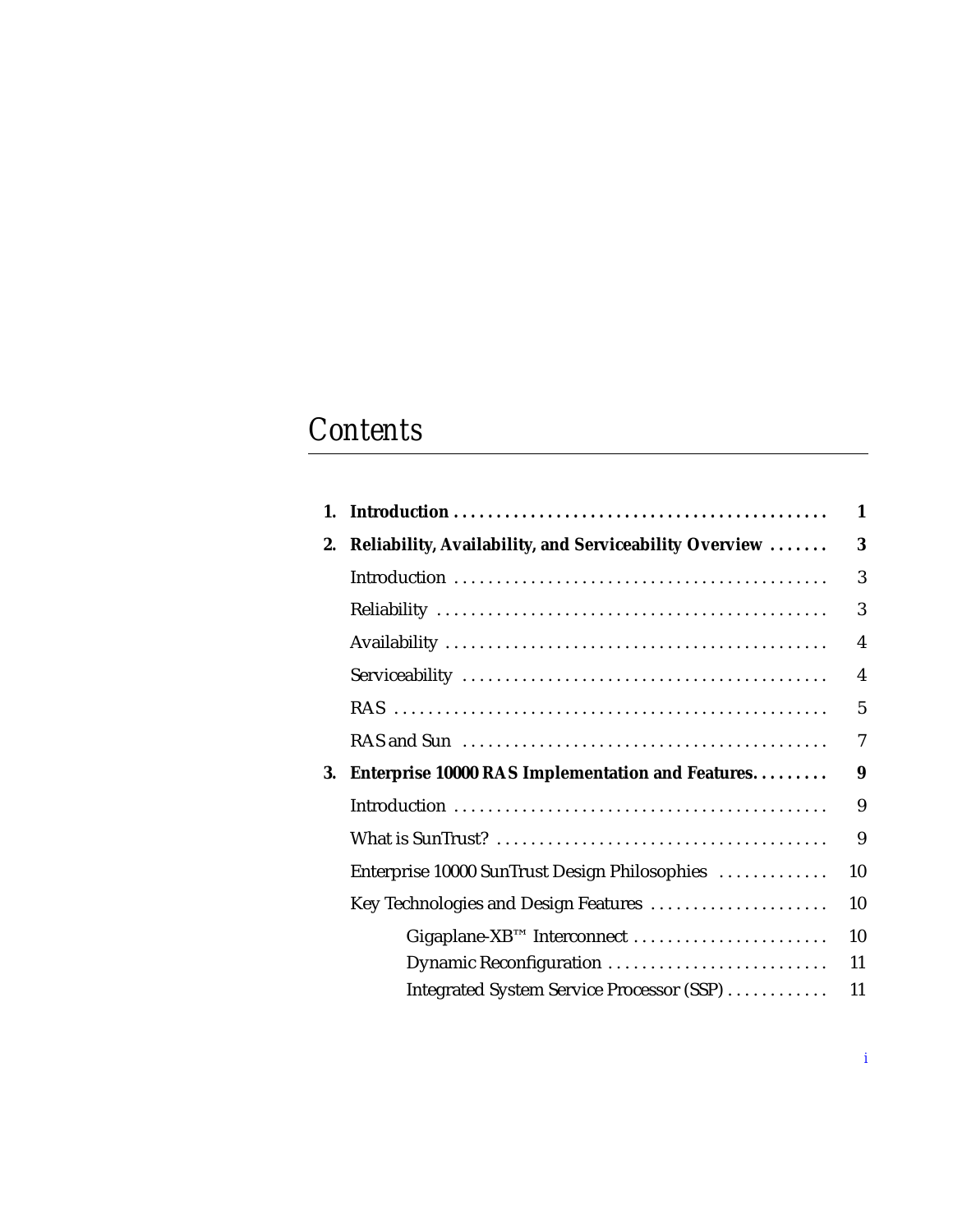|    | Enterprise 10000 RAS features                           | 12 |
|----|---------------------------------------------------------|----|
|    | Complete Configurable Redundancy                        | 12 |
|    | All Components Optionally Redundant                     | 12 |
|    | Fault Tolerant Cooling and Power                        | 13 |
|    | System Service Processor Redundancy                     | 14 |
|    | Alternate Paths to Disk and Network                     | 14 |
|    | Mainframe-style Partitioning via Dynamic System Domains | 15 |
|    |                                                         | 16 |
|    | Automatic System Reconfiguration (ASR)                  | 16 |
|    |                                                         | 17 |
|    | JTAG Instrumentation                                    | 17 |
|    | Improved Data Integrity with ECC                        | 18 |
|    | Intelligent Monitoring and Reporting                    | 19 |
|    |                                                         | 19 |
|    |                                                         | 20 |
|    | SNMP Reporting                                          | 21 |
|    |                                                         | 22 |
|    | Dynamic Reconfiguration Capabilities                    | 23 |
|    | Using Dynamic Reconfiguration                           | 23 |
|    | Convenient and Secure Component Packaging               | 24 |
|    | Sophisticated Diagnostics Support                       | 24 |
|    | SunVTS™ Diagnostic Tool                                 | 24 |
|    | Remote Console and Console Dial-In Support              | 25 |
| 4. |                                                         | 27 |
| 5. |                                                         | 29 |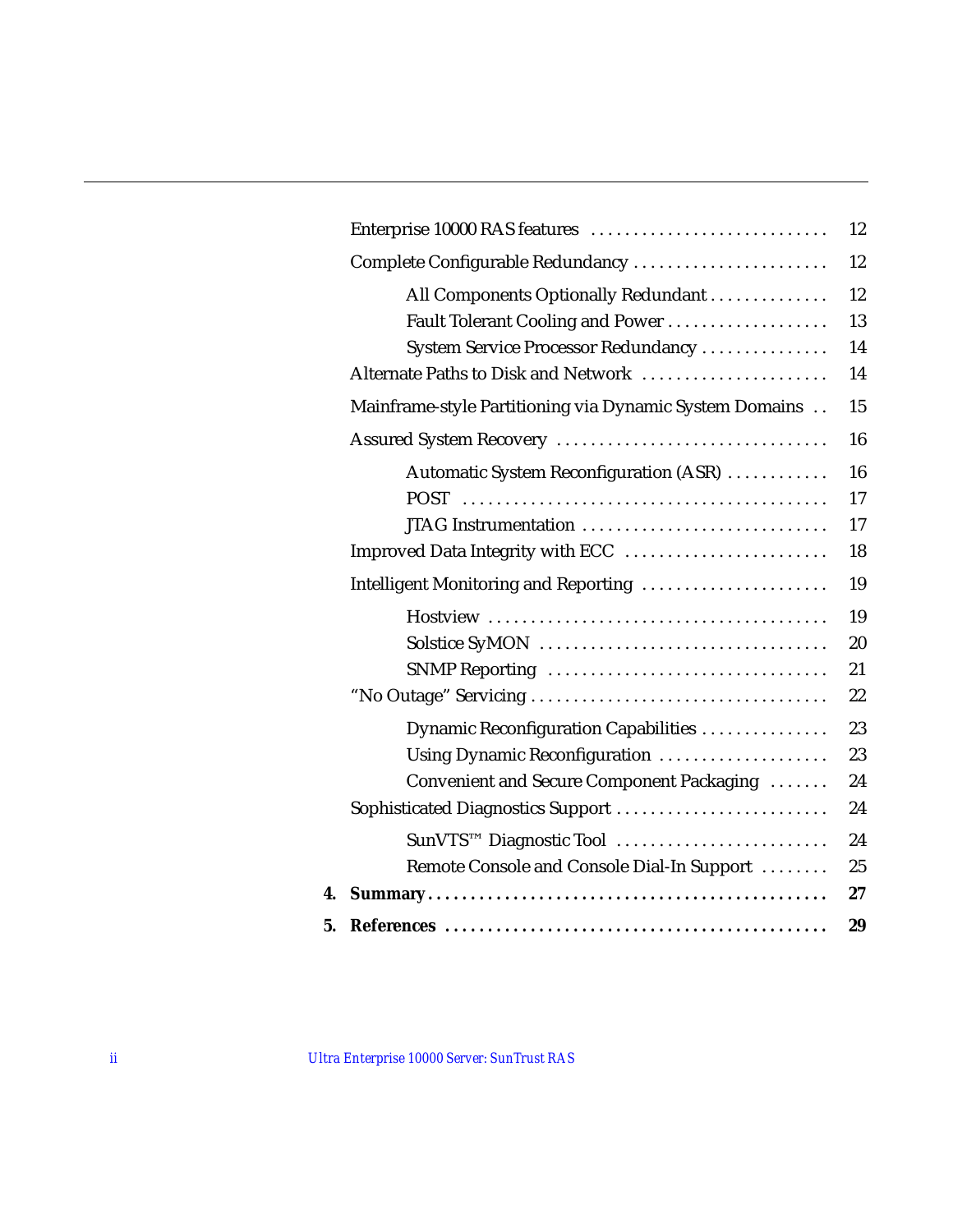### *Introduction 1*

The role of UNIX-based computer systems has changed dramatically over the past decade. UNIX systems originated in a pure research environment, and quickly became widespread in colleges and universities. In these environments, high availability was not critical, since the systems typically supported small numbers of students and researchers, rather than businesscritical applications.

UNIX provided a rich development environment, ran on a variety of platforms, and often even shipped with source code. As a result, users employed UNIX to study operating systems design or make modifications to suit their specific needs. The very nature of UNIX users and their requirements placed relatively limited demands on hardware platforms, such that they did not need to be highly reliable, easily serviceable, or provide high availability.

Today, computers running the UNIX operating system are widespread in the commercial marketplace. More and more, these systems are running applications considered to be business-critical, where downtime can have a dramatic impact on revenue.

Today, systems vendors must meet the uptime demands of such businesscritical applications by providing computing platforms that are reliable, available for use when needed, and easy to diagnose and service.

For these reasons, Reliability, Availability and Serviceability (RAS) have become critical components in today's computing platforms, and as such, must be designed into the system from the very beginning. RAS capabilities are as vital as competitive performance.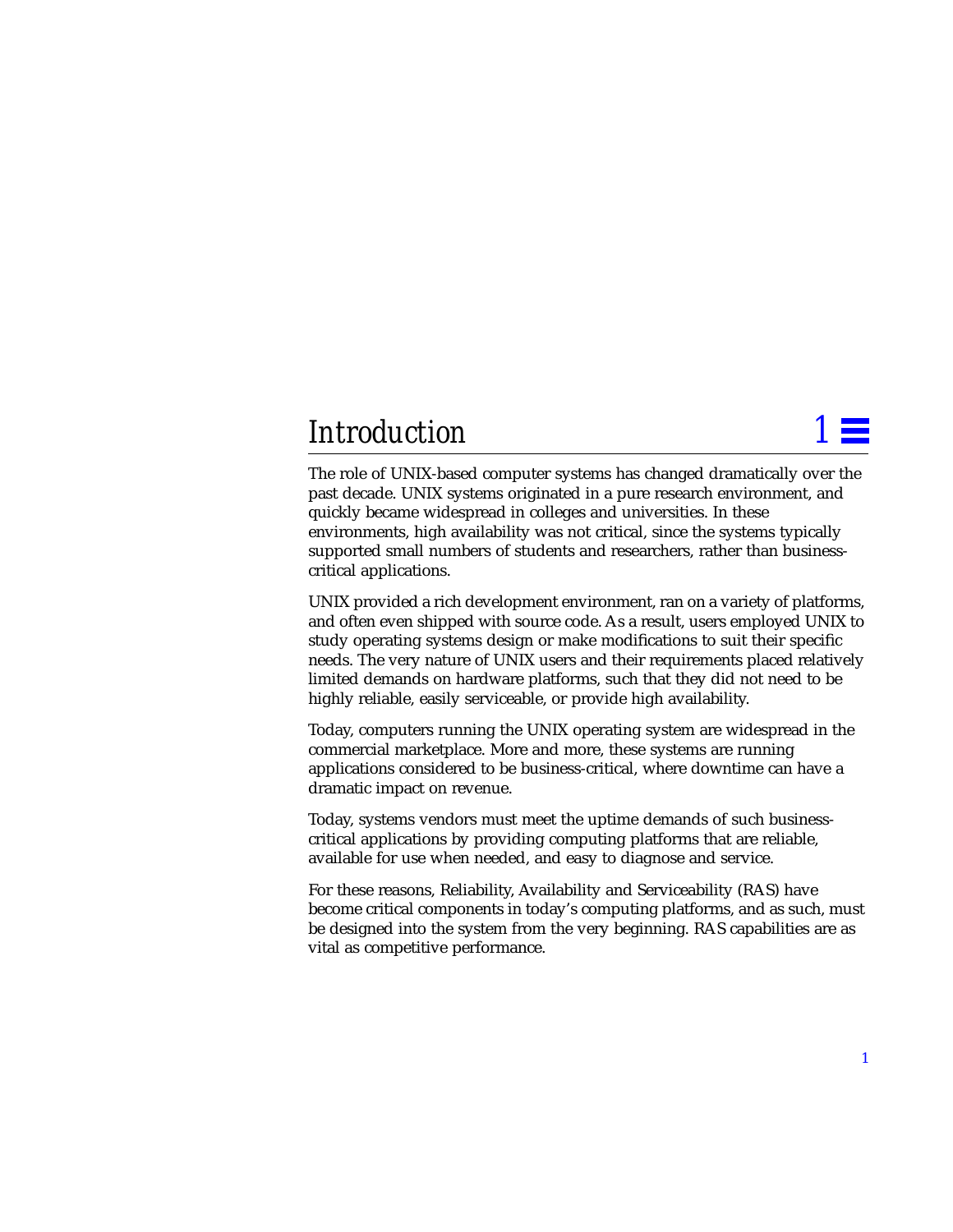Sun Microsystems, Inc. continues to develop and evolve RAS technologies with its new products. Each step in this evolution takes the best from previous products and adds refinements and new technologies to the next product family. Most recently, Sun's new Ultra Enterprise 10000 server, the latest member of the Ultra Enterprise server family, expands upon RAS features found in the rest of the family. It shares environmental monitoring, ECC data protection, and modular subsystem design with the rest of the Ultra Enterprise family. Enterprise 10000 servers also have several additional features, such as full hardware redundancy, fault tolerant power and cooling subsystems, automatic recovery, mainframe-style partitioning, full software support for "no-outage" component swapping and advanced system monitoring tools.

This paper is intended to provide a detailed description of the RAS features available with Enterprise 10000 servers. For information on how Sun delivers mission-critical service and robust application suites as part of its overall RAS strategy, please see the executive brief entitled *Sun RAS Solutions for Mission-Critical Computing*.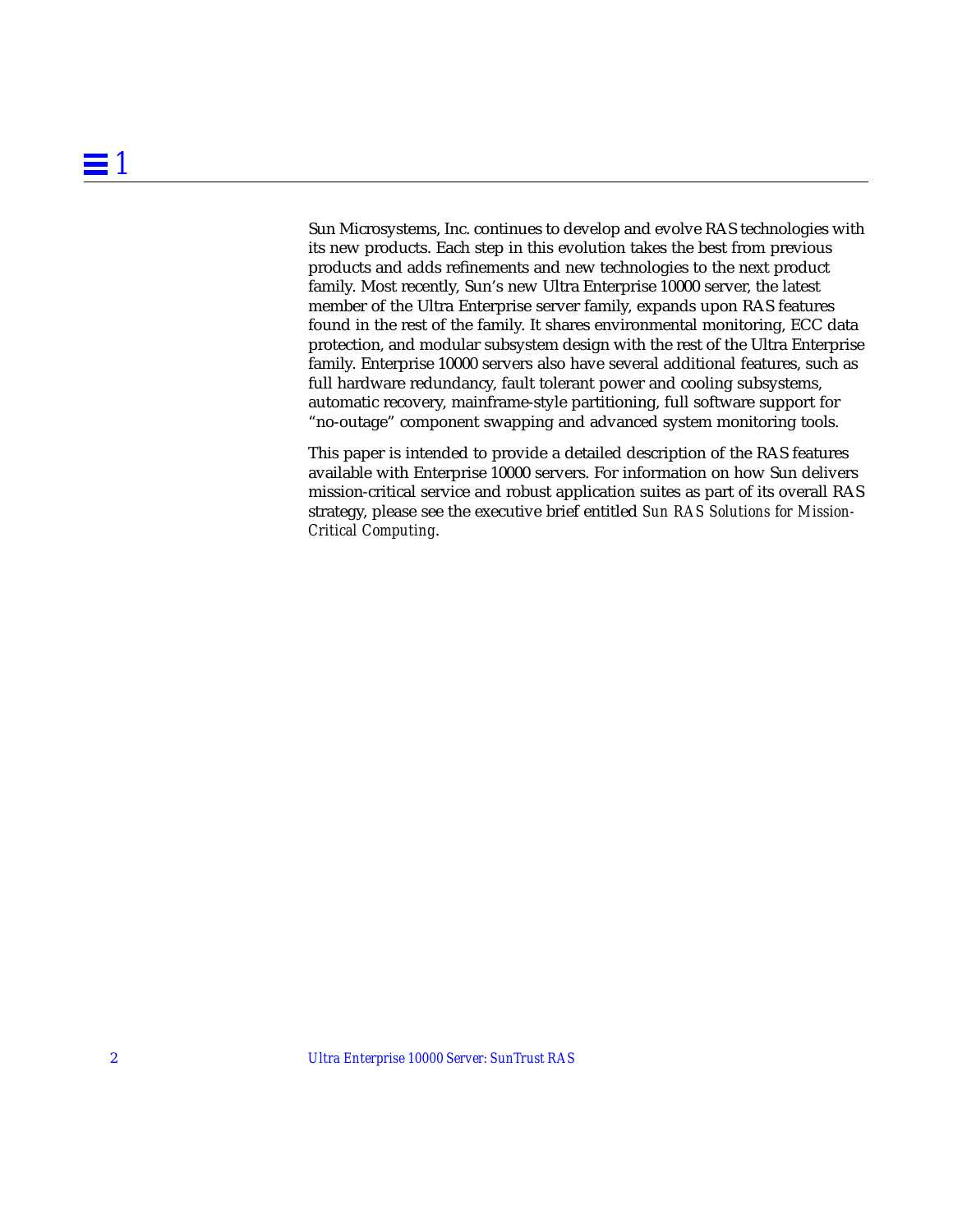## *Reliability, Availability, and Serviceability Overview 2*

### *Introduction*

Customers are seeking increased levels of reliability in the systems they deploy, requiring that their data and applications be available whenever they are needed. To meet customer's requirements, platforms providing data storage and supporting applications must have features that add to their overall reliability, as well as be serviceable such that problems are relatively easy to diagnose and repair.

In this section, we will discuss reliability, availability, and serviceability—collectively called RAS—in generic terms. The remainder of this document will explore specific RAS features and technologies of the Enterprise 10000 systems in more detail.

### *Reliability*

Reliability is the starting point for building increasingly available systems. Reliability is a function of the design, component selection, and manufacturing processes. It is possible to define reliability as anything that serves to reduce the probability that a failure will occur (thereby increasing the systems availability), and which serves to maintain data integrity, thus reducing the probability that bad data will flow undetected through the system.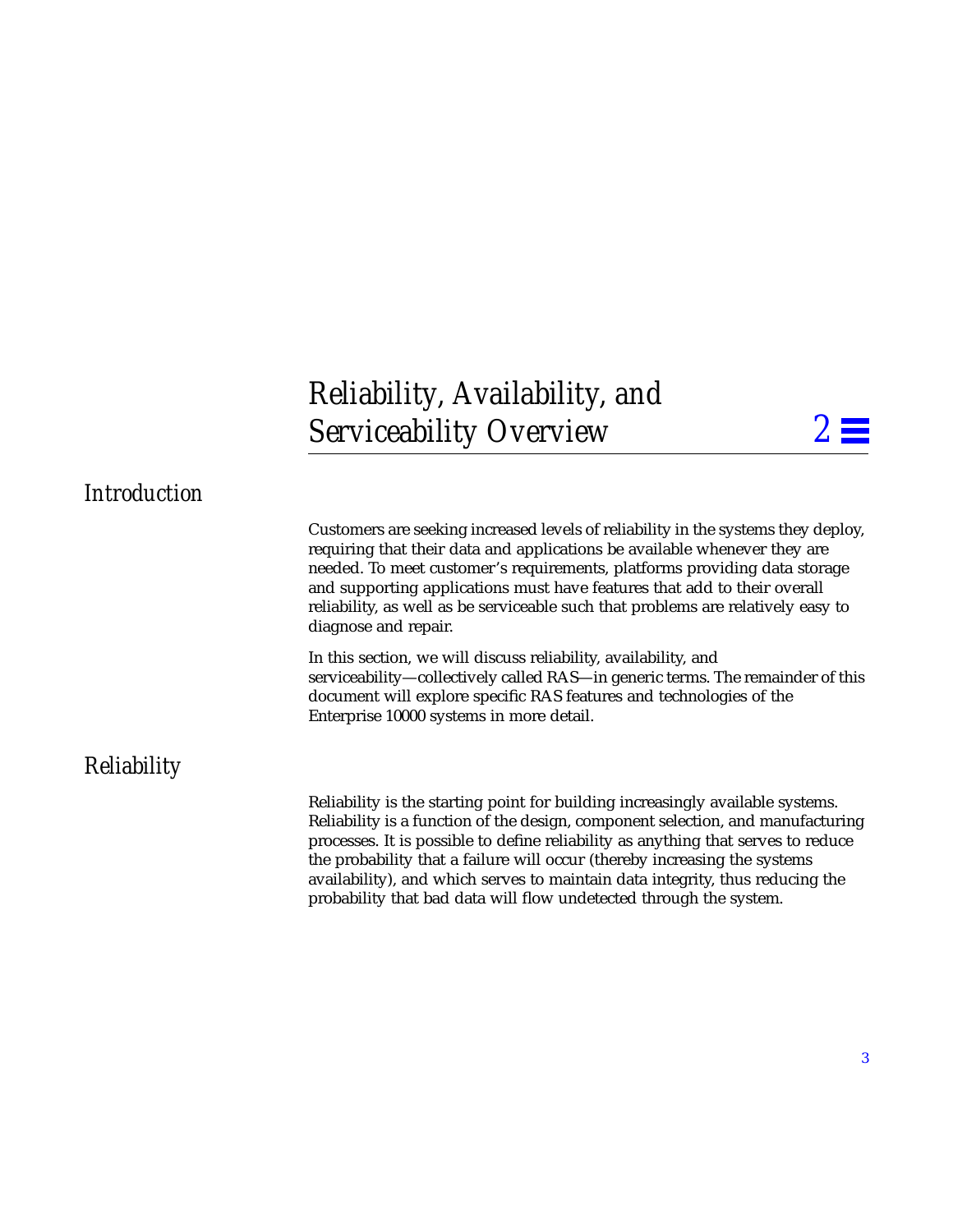Mean Time Between Failure, or MTBF, is considered an important metric with respect to measuring a systems reliability. However, there is currently no industry adopted standard for measuring MTBF, which makes the MTBF number for a given system or component of questionable use for comparison against other vendors. *Availability* Availability may be described as the time a particular resource, such as a system, application, or data, is accessible and usable. Obtaining increasing levels of availability starts at the core system design and extends to the overall data processing or application architecture. To some extent, reliability drives availability. The more failure reduction built into a system, the more available it is likely to be. Additional features and technologies can be built into a system to increase levels of availability by reducing failure recovery times and speeding up problem diagnosis and repair. Availability is typically measured as a percentage of total uptime or services available over the course of a year. Customer uptime requirements are almost always stated this way. For example, a 99.99 percent availability requirement translates to 52.8 minutes of downtime per year, where a 99.9 percent availability requirement means about 8 hours of downtime per year. What's unclear is whether or not the downtime factor includes planned maintenance or just unscheduled outages, and if the downtime represents a single time slot or a total of some number of time slots through the year (e.g., 8 x 1 hour outages or 1 x 8 hour outage). Of course, such questions can only be answered on a case-by-case basis, with the customer assessing their business requirements and the cost of downtime for a particular application. *Serviceability* Serviceability defines the time it takes to isolate and repair a fault, or, more succinctly, the time it takes to restore a system to service following a failure. Mean Time To Repair, or MTTR, is considered an important metric when discussing the serviceability of a system or some component of the system, keeping in mind that this is a unit of time and does not factor in cost of service (which can be significant).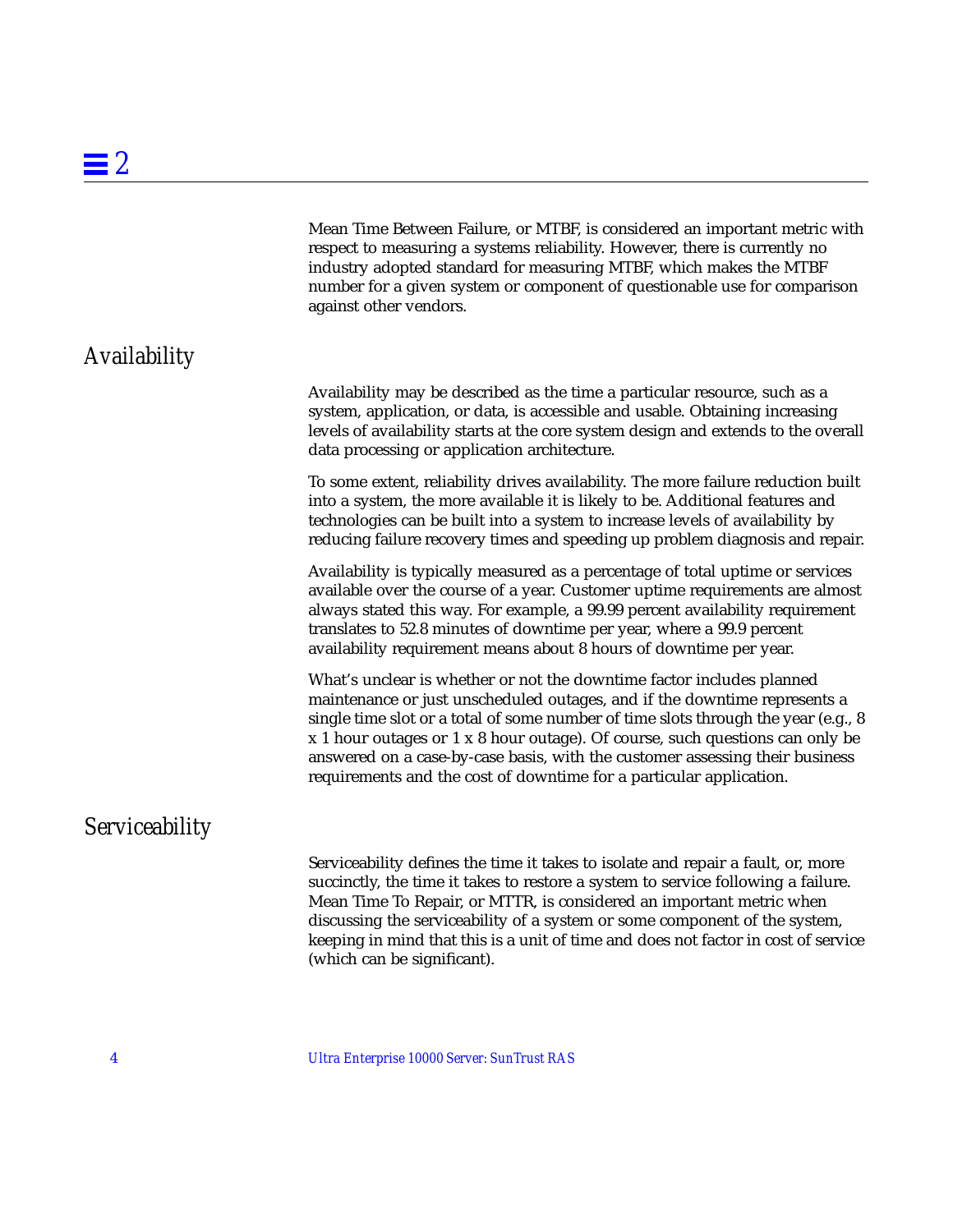Consider the cost of a 7x24 (seven days a week, 24 hours a day) service contract versus 5x8 coverage. Typically, the cost for the additional coverage increases by about 40 percent. A system that recovers automatically from most failures can obviate the need for 24 hour service coverage, which may also reduce support staff requirements. The net result is a highly available system with a lower cost of ownership.

Over the last few years, Sun has established a consistent trend in delivering increasingly modular and serviceable systems. Ranging from the reduction in numbers of jumpers and module slot dependencies, to tighter integration and greater environmental tolerances, Sun has made the time required for the replacement of a failed module much shorter. These enhancements, coupled with improved diagnostic capabilities has significantly reduced the service cycle on systems, and simultaneously increased their reliability and availability.

Reliability, availability and serviceability combine to provide for the continuous operation of the system. Designing and implementing technologies into systems that contribute to RAS is the first step in providing a platform that runs virtually continuously. Even fatal system errors that bring the machine down can be circumvented without manual intervention so the system can reboot and return to service in a relatively short amount of time.

System uptime, which is often the metric used to evaluate RAS, is typically discussed in terms of what percentage of uptime the system provides over the course of a year. The following two tables provide definitions of terms used when discussing availability, with corresponding uptime metrics. Table 2-1 is the work of Jim Gray, an acknowledged expert in computers and transaction oriented systems. Table 2-2, comes from a very large telecommunications company.

Looking at both tables, very different uptime percentages are used for the same terms. For example, Jim Gray defines Fault Tolerant as providing 99.99 percent uptime, while the telecommunications company suggests it refers to 99.999 percent uptime. Hence, when discussing availability (and therefore RAS), it is important that uptime requirements be clearly stated to ensure that goals can be met.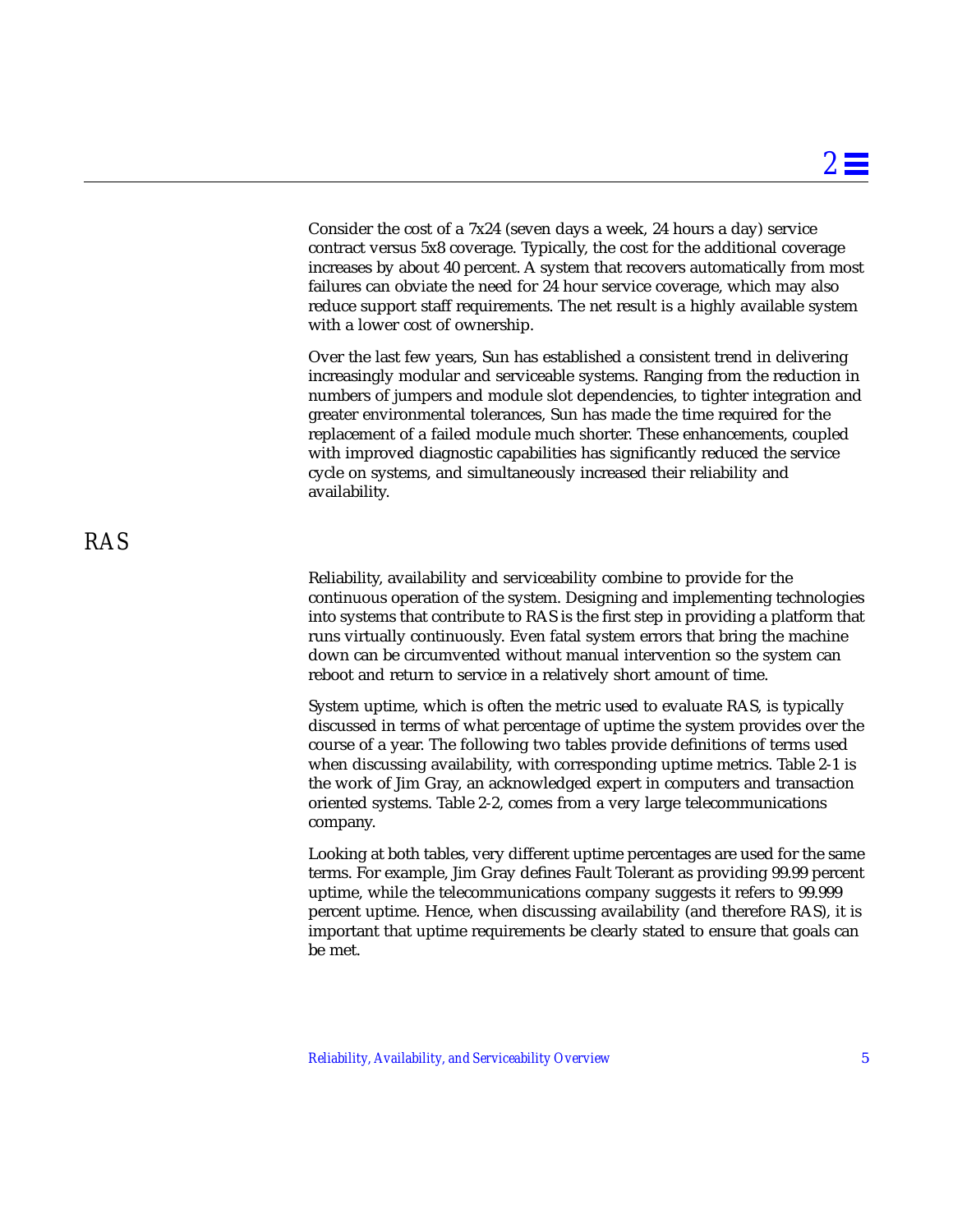| <b>System Type</b>      | Unavailability<br><b>Minutes/Year</b> | <b>Availability</b><br>(Percent) | Availability<br><b>Class</b> |
|-------------------------|---------------------------------------|----------------------------------|------------------------------|
| Unmanaged               | 50.000                                | 90                               | 1                            |
| Managed                 | 5.000                                 | 99                               | 2                            |
| Well-Managed            | 500                                   | 99.9                             | 3                            |
| <b>Fault Tolerant</b>   | 50                                    | 99.99                            | 4                            |
| <b>Highly Available</b> | 5                                     | 99.999                           | 5                            |
| Very H.A.               | 0.5                                   | 99.9999                          | 6                            |
| Ultra H.A.              | 0.05                                  | 99.99999                         | 7                            |

*Table 2-1* Availability terms and metrics (Source: Jim Gray)

| <b>Class</b>            | Downtime/Year | Percentage |
|-------------------------|---------------|------------|
| Conventional            | $3.5$ days    | 99.000     |
| <b>Highly Available</b> | 8.5 hours     | 99.9       |
| <b>Fault Resilient</b>  | 1 hour        | 99.99      |
| <b>Fault Tolerant</b>   | 5 minutes     | 99.999     |

*Table 2-2* Availability terms and metrics (Source: major telecommunications company)

With the Enterprise 10000, meeting clearly defined availability requirements is principally a matter of configuring for higher RAS. For example, base systems can be configured for higher RAS levels by adding a redundant control board, additional I/O controllers, mirroring disks, etc. Alternate Pathing and nointerruption servicing strategies that are unique to the Enterprise 10000, may also be employed. Enterprise 10000 servers can be configured to the extent that no single point of failure exists in the hardware configuration.

Beyond that, building highly available platforms can be accomplished by increasing the amount of system redundancy (e.g., a hot spare backup system), at additional cost. And software can be added to detect failures and initiate failover to backup hardware resources. All of these approaches increase RAS, but substantially expand system cost and administrative complexity. As with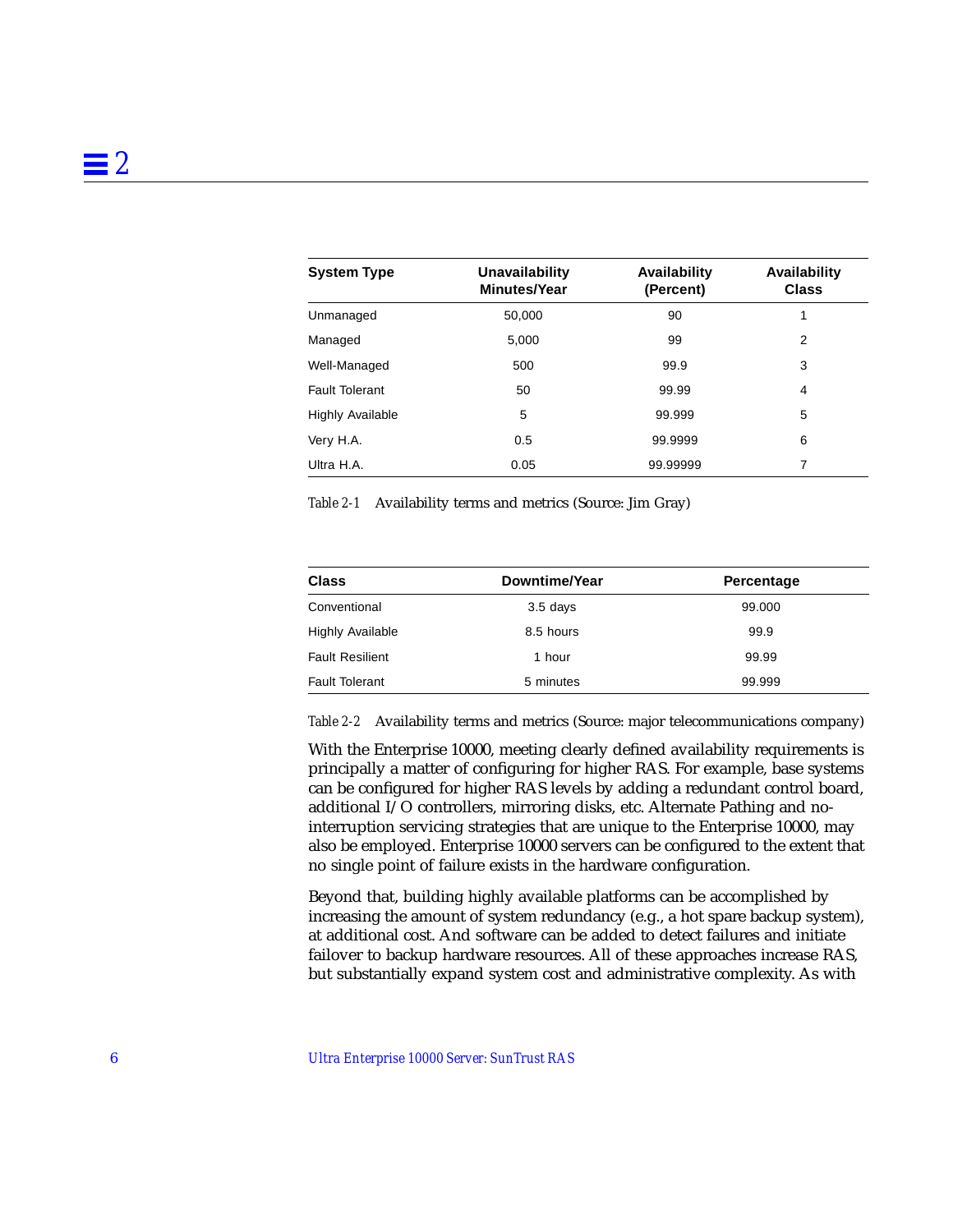any other critical business issue, RAS decisions must be made based on the cost of downtime versus the investment required to adequately safeguard against it.

#### *RAS and Sun*

Reliability, Serviceability and Availability, or RAS, define the features, technologies and metrics used to assess and measure a given system's ability to operate continuously and reduce service times. The reliability of a system defines the technologies and manufacturing processes implemented to reduce system failures and insure data integrity. The availability of a system defines accessibility to the data and applications supported by the system. And a system's serviceability provides for short service cycles when failures do occur.

Combined, RAS provides for near continuous system operation, minimizing both planned and unplanned outages.

The remainder of this document discusses the RAS features of the new Enterprise 10000 product and details how they apply to the generic definitions presented here.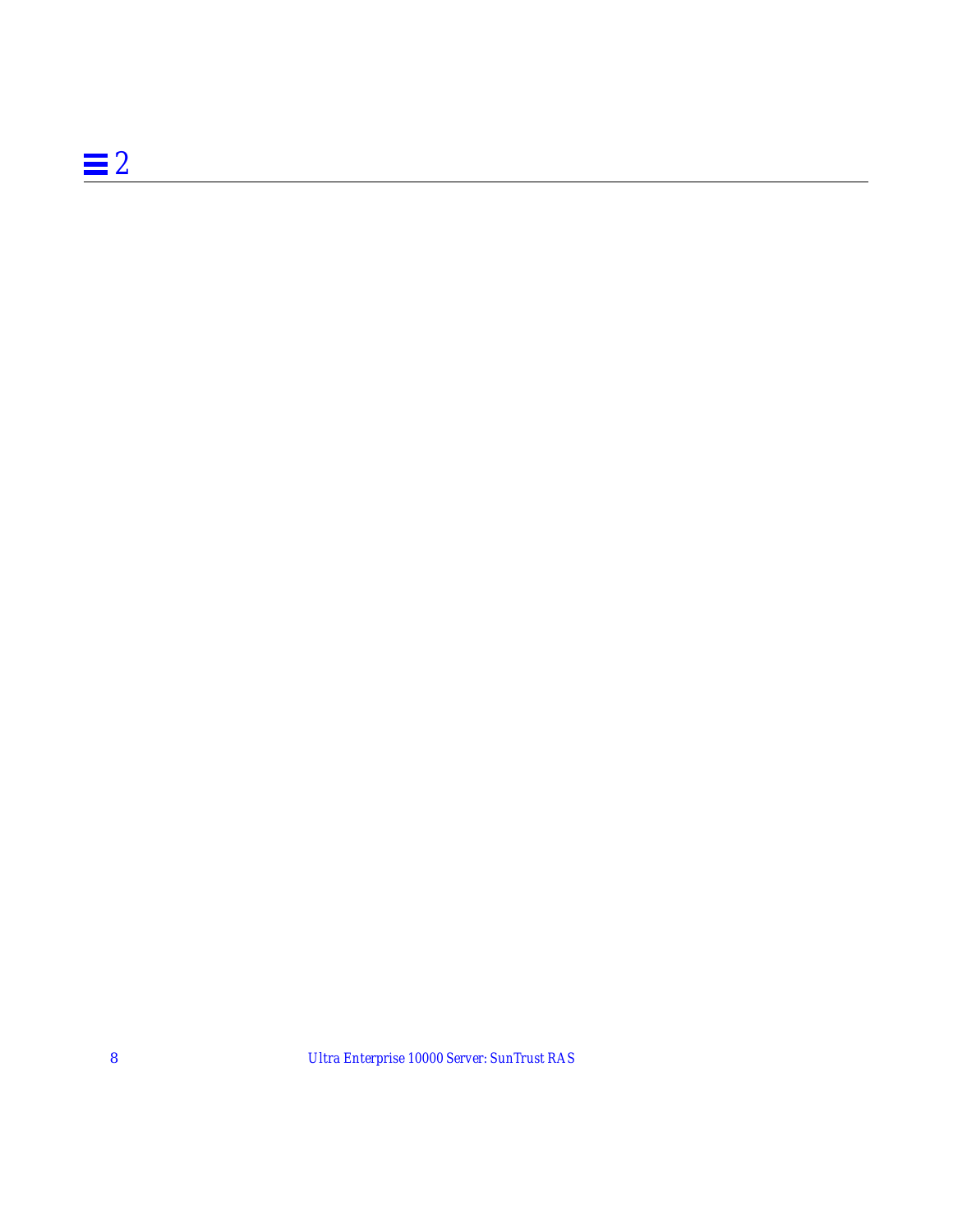# *Enterprise 10000 RAS Implementation and Features 3*

#### *Introduction*

Ultra Enterprise 10000 servers share the RAS capabilities now available in the Enterprise 3000, 4000, 5000, and 6000 servers. But the Enterprise 10000 goes beyond those features to incorporate RAS capabilities that demonstrate that Sun leads the UNIX marketplace in understanding and delivering quality systems for enterprise-wide mission-critical computing. This chapter describes the design philosophies employed, key underlying technologies, and then details the SunTrust RAS features themselves.

#### *What is SunTrust?*

SunTrust™ is a family of capabilities on the Ultra Enterprise 10000 server that deliver reliability, availability and serviceability that is unprecedented in the open systems world. Drawing on experience in data centers worldwide, Sun has designed the Enterprise 10000 server to incorporate a number of features formerly known only to mainframes. These features dramatically improve the time between failures, deliver highly available services, and simplify servicing.

As Sun develops additional products, the SunTrust features will be implemented in next generation products, constantly improving levels of reliability. Sun's product line, as it has done in the past, will evolve to deliver ever-increasing levels of dependability and trust.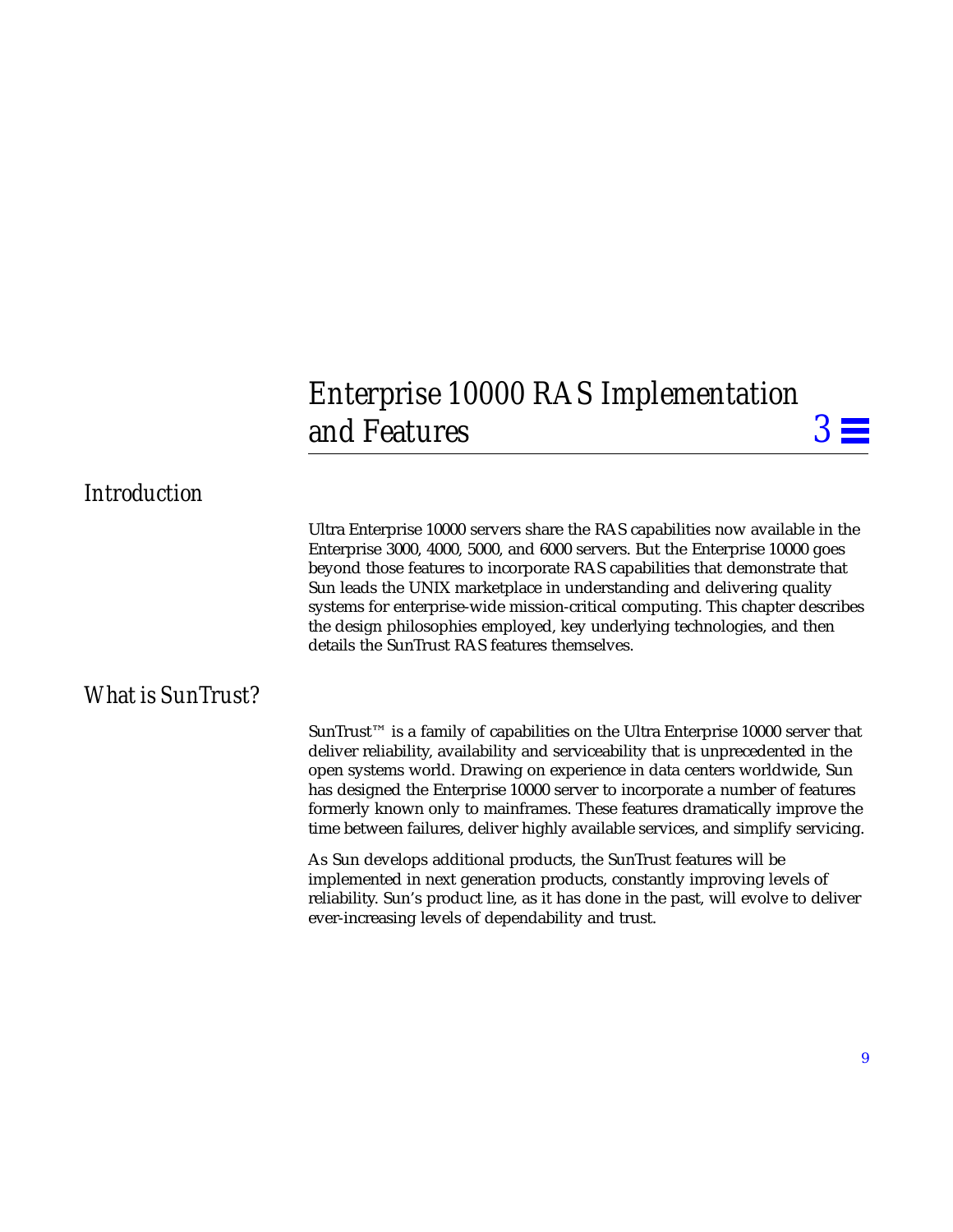#### *Enterprise 10000 SunTrust Design Philosophies*

RAS begins with a solid design for RAS; it cannot be added after the fact. Thus, it is important to reflect on the strategies that underlie the Enterprise 10000 SunTrust capabilities. These philosophies have resulted in a system capable of handling mission-critical applications for the most demanding customers.

In planning for reliability, the main objectives were to eliminate or reduce the probability of errors; to correct errors without impacting availability, and to detect uncorrectable errors such that data integrity is not compromised.

To maximize availability, the focus was to detect and isolate errors, develop tolerance and recovery mechanisms, and implement high levels of redundancy.

And to enhance serviceability, the goals were to minimize impact on production operations, facilitate the servicing process, and provide ease of access and parts handling.

#### *Key Technologies and Design Features*

The Enterprise 10000 server incorporates several unique design features that form the basis for its innovative SunTrust RAS features. Three key architectural elements are the Gigaplane-XB™ crossbar interconnect, Dynamic Reconfiguration, and the integrated System Service Processor (SSP).

#### *Gigaplane-XB™ Interconnect*

The Gigaplane-XB crossbar is the system interconnect, providing communications among processors, memory and I/O. It implements a very high speed point-to-point connection among all system boards. While using the same Ultra Port Architecture as the rest of the Ultra server line, the Enterprise 10000 server's implementation of UPA is a crossbar rather than a bus. The characteristics of this form of interconnect enable higher system availability.

Using a sophisticated and reliable ASIC design, the Gigaplane-XB utilizes separate paths for addresses and data. The Global Data Router (GDR) and Global Address Bus (GAB) each provide for redundancy and graceful recovery in case of failure. The GDR routes 16 bytes in parallel, via two 8 byte routers that have independent power and clock signals. Should one router fail, when the system recovers, work can continue on the other router. Similarly, the GAB,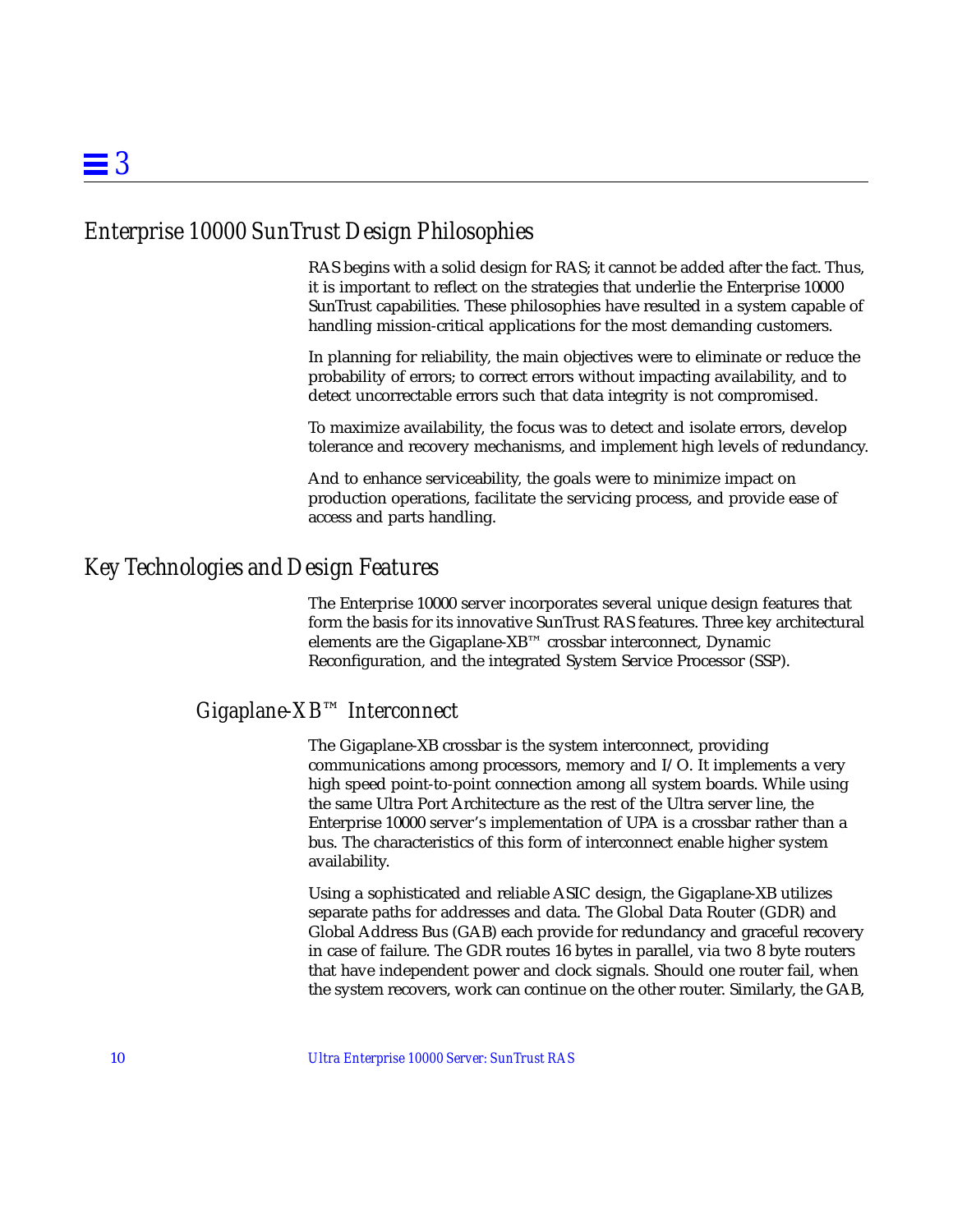comprised of four independent busses, can operate as 3, 2, or 1 if a failure or even multiple failures occur. Hence, even in the very unlikely event of a centerplane failure, the system can stay in operation, in degraded mode, until a convenient time for service. The Gigaplane-XB technology also enables the dynamic reconfiguration and system partitioning features, described in sections that follow.

#### *Dynamic Reconfiguration*

Dynamic Reconfiguration is a key technology that permits a physical or logical restructuring of an Ultra Enterprise 10000, while the system is in active use. This is sometimes confused with hot-plug or hot-swap terminology, which accommodates hardware changes in inactive parts. Dynamic Reconfiguration provides full software support for components to be added or removed during systems operation, without impacting work.

Dynamic reconfiguration is fundamental to Enterprise 10000 processes for boot-time testing, and "no-outage" upgrades and servicing.

#### *Integrated System Service Processor (SSP)*

The integrated System Service Processor (SSP) is the central console that monitors the Enterprise 10000 system and enables the operator or service provider to perform management and maintenance procedures. The SSP is a workstation with specially developed software which communicates with the Enterprise 10000, to obtain detailed information on all aspects of the system's status. The SSP manages the boot up process, monitors the status of the system, including its power and cooling, and provides the interface for the operator to manage system partitioning and dynamic reconfiguration. An important responsibility of the SSP is to protect the system from environmental conditions which can cause errors or damage to the system. The SSP also provides for recovery from fatal errors, automatically reconfiguring the system after testing for component faults.

The SSP includes a suite of software accessible to the system administrator and service personnel. The primary interface is the Hostview program, a graphical view of all aspects of system activity. Hostview is described in detail in a later section.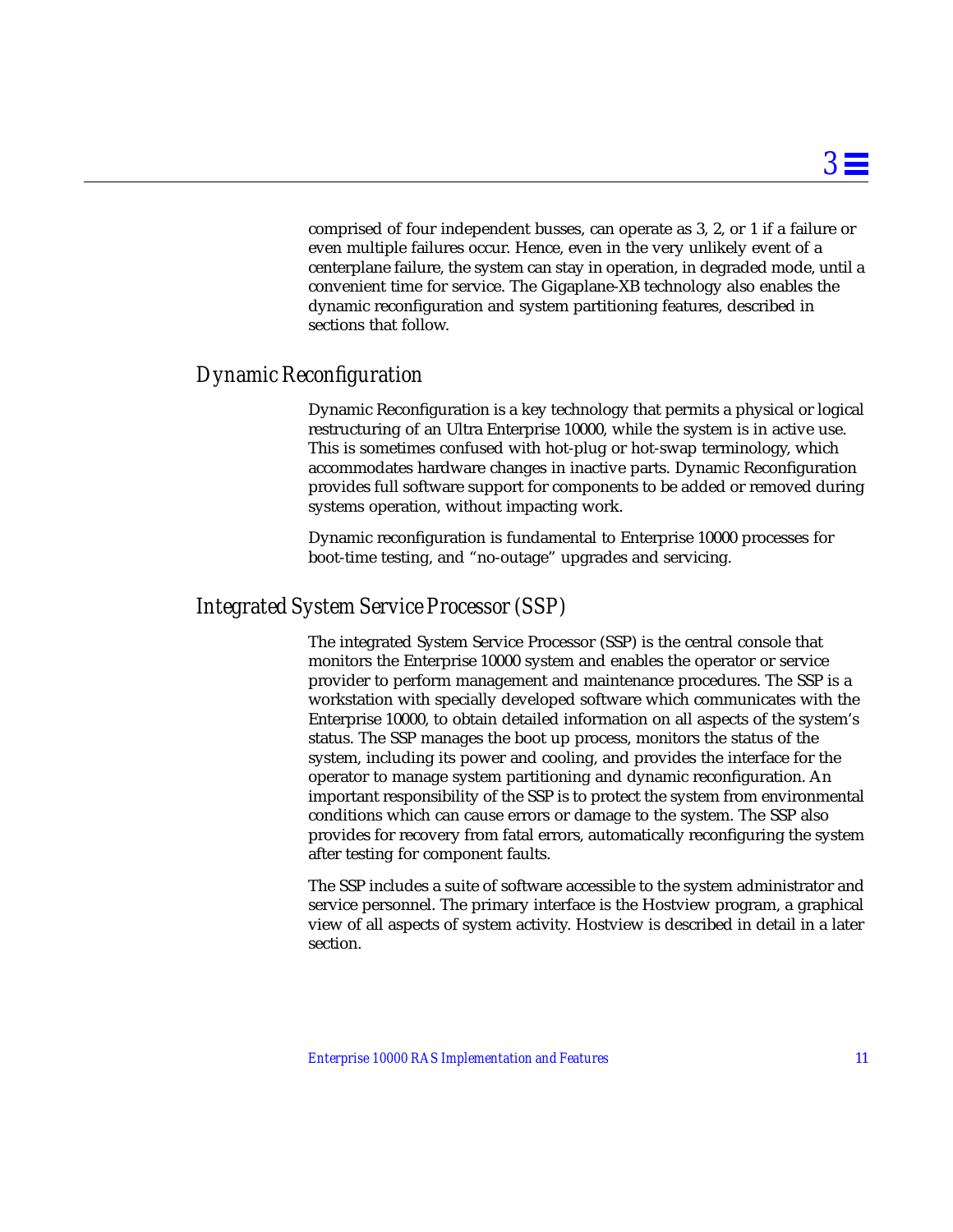Connected via Ethernet to the Enterprise 10000 server, the SSP offers flexibility in the location of the console. It can be located in the same room, or in a central monitoring center, or even in a different building.

#### *Enterprise 10000 RAS features*

This section discusses the following RAS features of Ultra Enterprise 10000 systems:

- **•** Complete configurable redundancy
- **•** Alternate Paths to disk and network
- **•** Mainframe-style Partitioning via Dynamic System Domains
- **•** Assured system recovery
- **•** Improved data integrity with ECC
- **•** Intelligent monitoring and reporting
- **•** "No-outage" servicing
- **•** Sophisticated diagnostic support

### *Complete Configurable Redundancy*

#### *All Components Optionally Redundant*

Each Ultra Enterprise 10000 server may be configured to have 100% hardware redundancy. Each critical link may be made redundant. Options are available for redundant control boards, centerplane support boards, system boards, disk storage, bulk power subsystems, bulk power supplies, peripheral controllers and channels, and the System Service Processor. Even the system interconnect has built-in redundancy. A fully redundant system will always recover from a system crash, utilizing stand-by components or operating in degraded mode. This is described more fully in the section entitled Assured System Recovery.

By making components optional, the Enterprise 10000 server remains cost effective, and enables customers to add redundancy where they believe it will be needed.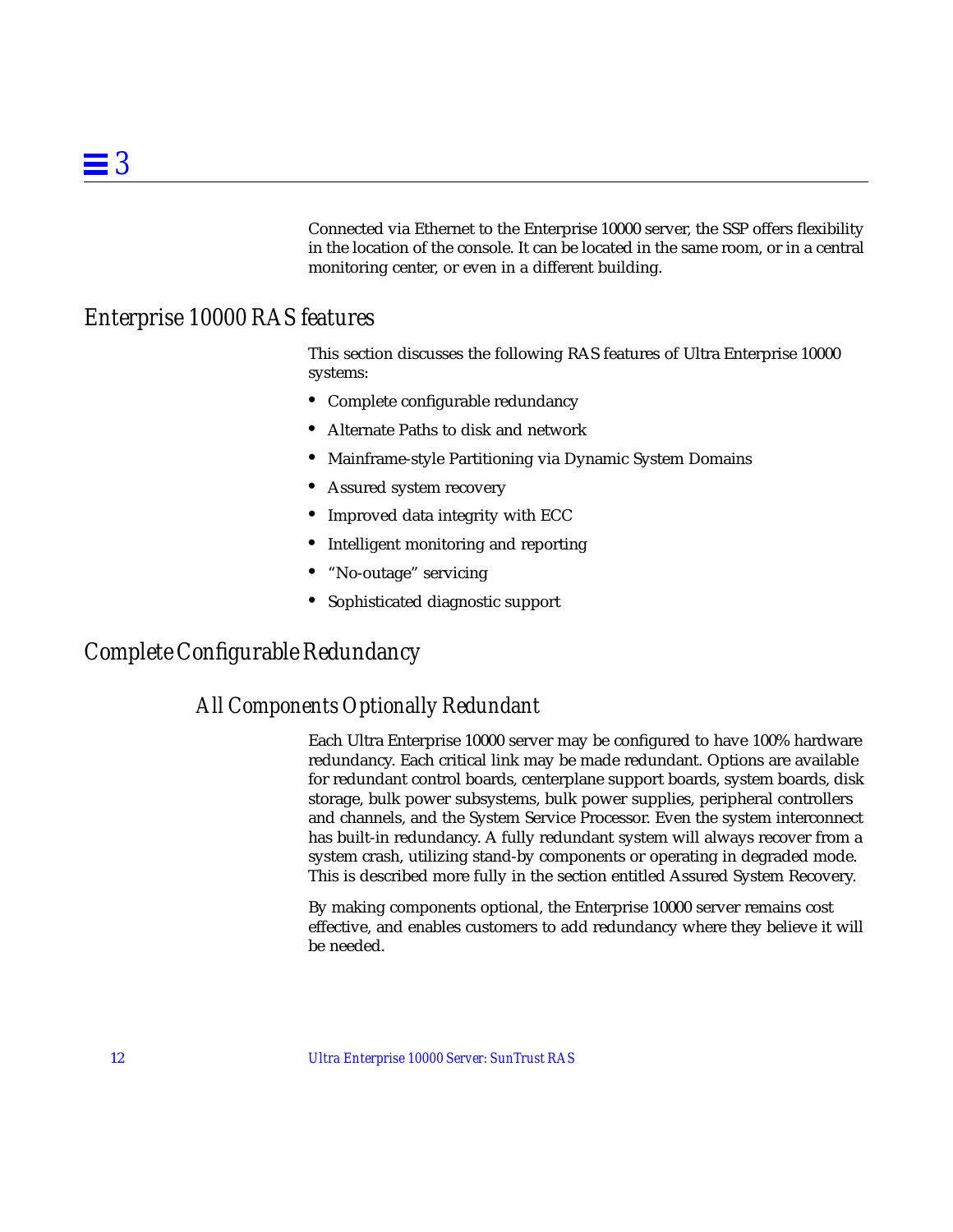#### *Fault Tolerant Cooling and Power*

Ultra Enterprise 10000 servers feature redundant power and cooling in order to survive failures of power supplies and fans without interrupting the operation of the systems. The Enterprise 10000 power system implements a current share design, which effectively ties the outputs of several smaller power supplies together, making them appear to system components as one large power supply.

The Enterprise 10000 is built to withstand failure of the power and cooling subsystems without adverse effect. AC power is supplied to the Enterprise 10000 system through up to four independent 30 Amp single-phase plugs. Each AC plug carries power to a pair of 2,000 watt bulk power supplies. When N+1 power supplies are installed in the Enterprise 10000 server, a power supply failure does not require any intervention, as the remaining power supplies deliver adequate power for ongoing operations. The faulty power supply may be replaced without any impact on the running system.

Power subsystem redundancy extends to an optional duplicate power cord, which should connect to separate in-house circuits, and could also be connected to an alternate power grid or Universal Power Supply (UPS) unit.

The Enterprise 10000 is cooled with 16 fan trays, located above and below the processor boards. Each tray includes two fans, providing protection against a single fan failure. The fan trays are powered by four separate circuit breakers, so that there is no single point of failure in the cooling subsystem.

Two types of sensors, measuring temperature and airflow, are mounted on each system board. The airflow sensor detects that the fans are functioning and the temperature sensor verifies that the ambient air is within the defined tolerance. Should either sensor detect a problem, a message is sent to the System Service Processor, where the condition is logged, made known to the operator, and corrective action taken. If a fan has failed, the SSP will instruct the paired fan to rotate faster as a means of minimizing the effect of the failed fan. Should multiple fan failures occur, the SSP will initiate a graceful shutdown of the system, in order to avert any potential damage to the system from excessive temperature.

The redundant power and cooling operations described above happen automatically and dynamically. For RAS purposes, it is also important to automatically notify the system administrator and/or operator that an event has occurred which requires attention. A failed component still needs to be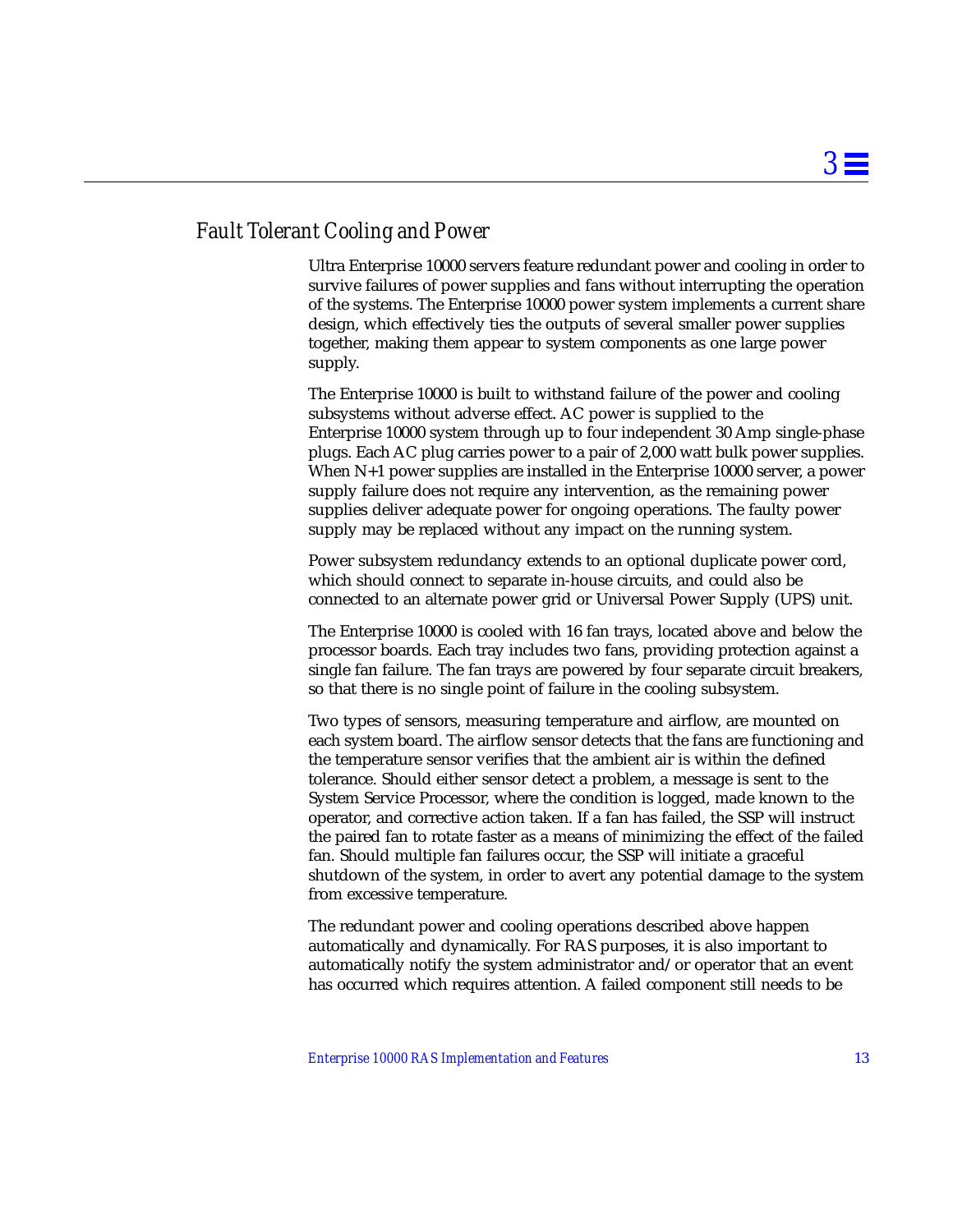replaced, even if the system continues to run. The Enterprise 10000 offers multiple means of communicating its condition; via the Hostview program operating on the SSP, email messaging, and SNMP messages, which may be intercepted and acted upon by enterprise-wide system management tools.

#### *System Service Processor Redundancy*

While the System Service Processor is not strictly required for operations of the Enterprise 10000 server, if it is not functioning, it cannot monitor and respond to adverse environmental conditions or component failure. An undetected problem, such as overtemperature, might result in an unnecessary system outage. Thus, if the need for availability demands, a system may be configured with a stand-by SSP, which can be brought into action if the master SSP experiences a sustained hard failure.

The spare SSP is kept up-to-date with the active SSP's settings and status, so that it may be brought on-line if necessary.

#### *Alternate Paths to Disk and Network*

While mirroring or other RAID techniques can guard against failure of a disk subsystem, to assure continuous access to data, you must also protect against the failure of its controller. Similarly, a redundant path to the network assures ongoing connectivity. The Alternate Pathing function, supplied with the Enterprise 10000 server, permits each server also to be configured against the failure of SBus disk arrays and network controllers.

 Alternate Pathing is software that manages redundant I/O and network controllers. Using Alternate Pathing to oversee two independent controllers, attached to separate system boards, assures end-to-end protection. The system administrator is responsible for defining the primary and alternate path for each device. When a failure is detected, the system administrator activates the alternate path and deactivates the primary path. These actions take place while the system is in operation. For supported disk arrays, this can be accomplished without losing any data being transmitted. Once the alternate path is activated, the failed component may be swapped out.

Alternate Pathing is also a foundation for dynamic reconfiguration. It enables I/O operations to be redirected to the alternate path if the system board serving the primary path must be removed from the configuration.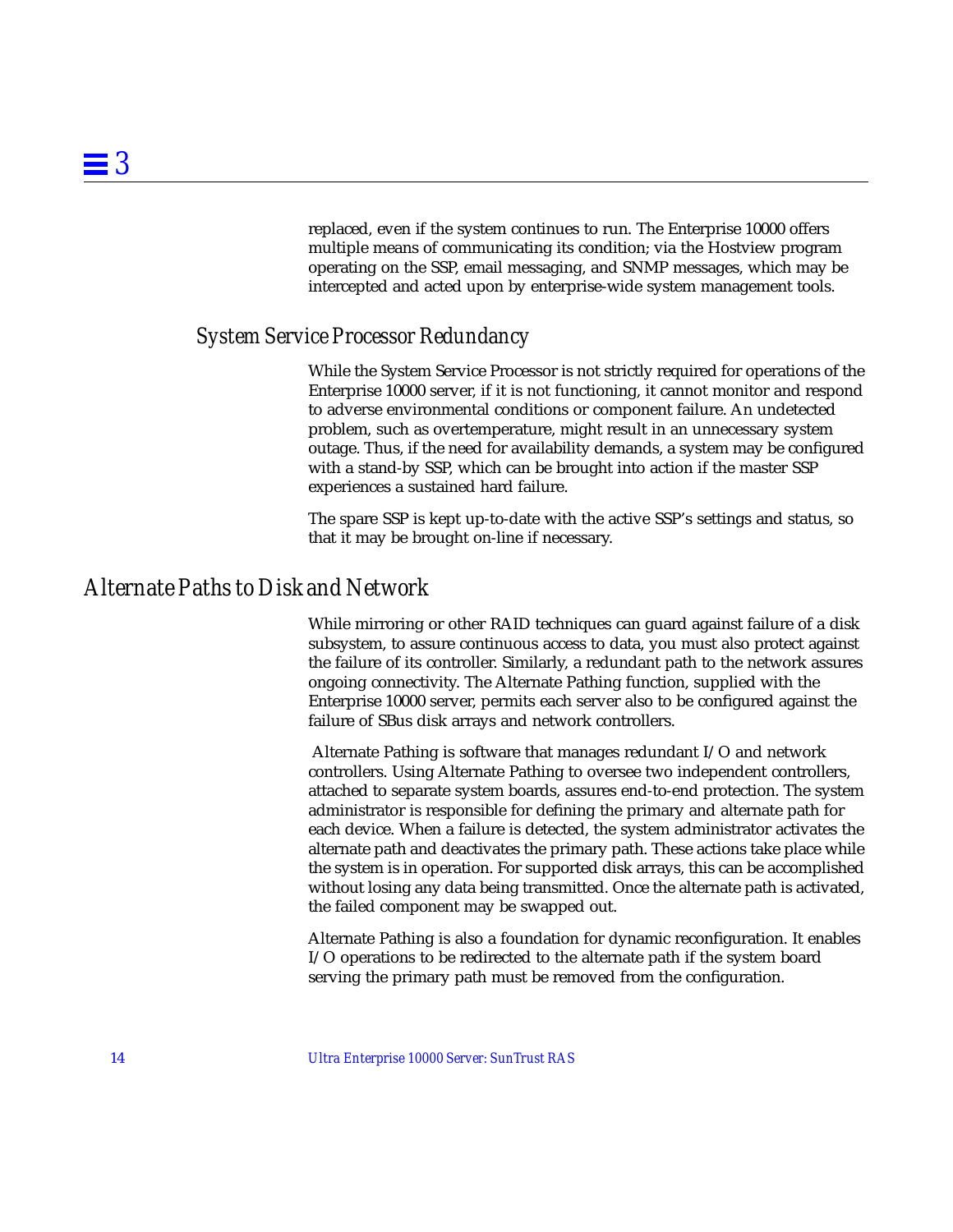#### *Mainframe-style Partitioning via Dynamic System Domains*

Many system outages result from software failures. To protect a mission-critical application, one would like to minimize the chances for intrusions by unrelated software applications. In many data centers, this is accomplished by establishing a separate server for each application. In a mainframe environment, partitions may be established for the same purposes. Similar isolation can be implemented using a unique feature of the Ultra Enterprise 10000 server, called Dynamic System Domains. This capability enables partitioning of the system, creating essentially "systems within a system."

Each domain is a fully functional, self-contained server. Domains are made up of one or more system boards; each domain has its own CPU, memory, I/O and network resources, and runs its own instance of Solaris. Because each domain has its own resources, it is physically separate from other domains to a large degree. Certain components, such as the control board, are shared system-wide, however.

Most hardware errors originating within a domain will not affect any other domain; any component specific to one domain cannot affect any other domain. For example, if a processor or memory SIMM fails in a domain, no other domain will be affected. The only type of failures that can affect more than one domain are those generated by hardware components shared by all domains, such as the control board or Gigaplane-XB interconnect, in which case the entire system, thus all domains, can be affected.

Data is also isolated. In the Enterprise 10000 server, data travels among CPU, memory and I/O via the Gigaplane-XB interconnect. The data traffic is managed by a technique called domain filtering, which permits data to travel only as defined by the domain configuration. When domains are activated, data to and from other domains is not permitted; only traffic within the domain is permitted.

A domain creates complete software isolation, because there is a completely independent instance of the Solaris operating system. A domain is completely shielded from any type of software error from other domains, including errors generated by a Solaris panic condition or a program crash.

Because of this software and hardware independence, all software and most hardware errors in a domain will be confined to that domain only and will not affect the rest of the system.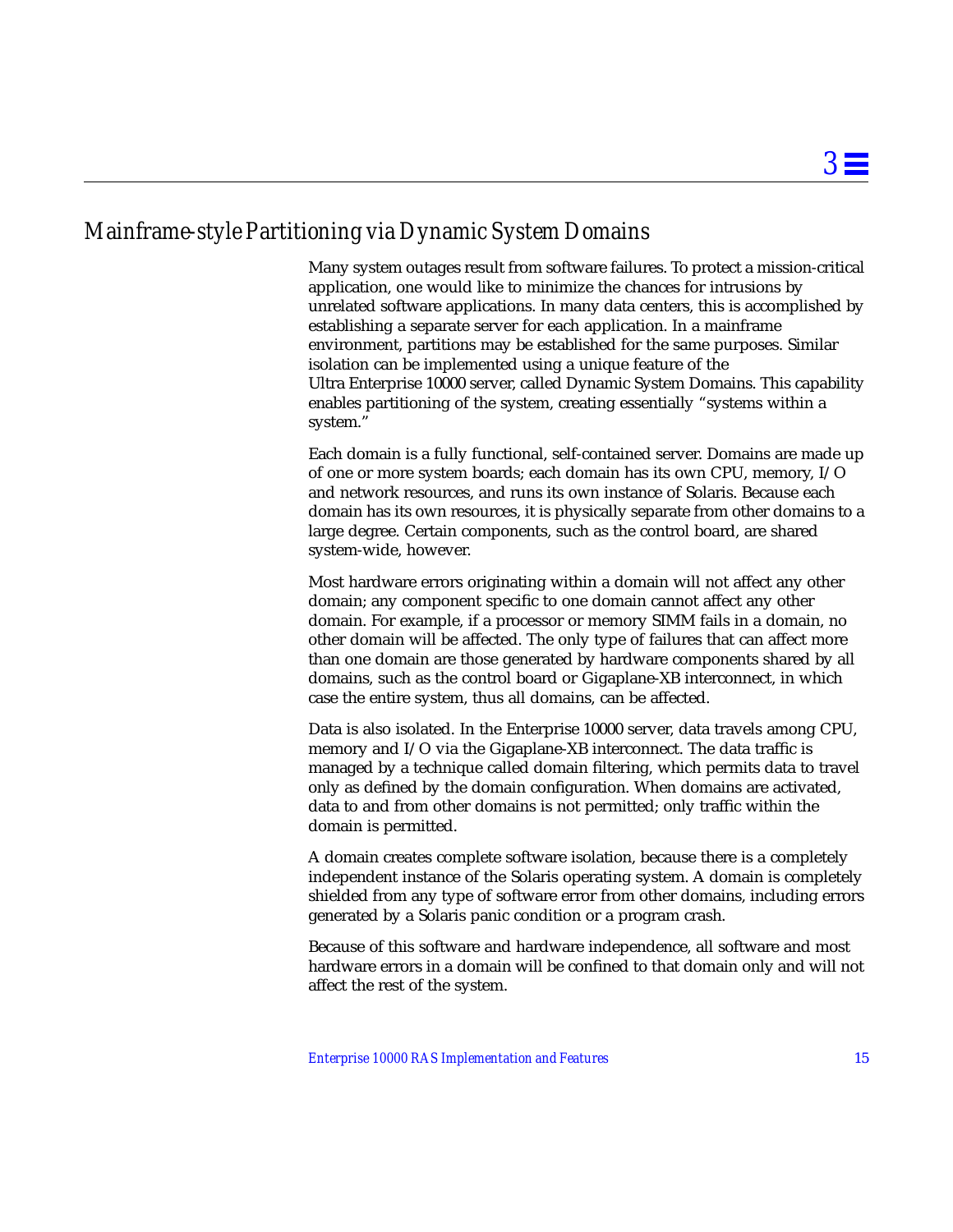Configuring multiple domains allows system administrators to safely test new software or isolate mission-critical applications with the assurance that each domain is protected from errors in any other domain. This error isolation dramatically increases the Enterprise 10000 server's overall reliability, availability, and functionality.

### *Assured System Recovery*

#### *Automatic System Reconfiguration (ASR)*

All Enterprise X000 systems incorporate the ability to detect failed hardware components and boot around the failed components. In the Enterprise 10000 server, this extends to all system components, when the system is configured for full redundancy. Therefore, a failure of any component: processor, memory bank, address bus, data router, ASIC, fan, power supply, control board or faulty I/O Board does not keep the entire system down. This approach should not be confused with fault tolerant systems, which are designed to continue running even if a hardware failure occurs. Such systems offer higher availability but very poor price/performance compared to highly available UNIX server solutions.

Specific types of hardware failures, such as a control board failure, will bring down an Enterprise 10000 system. Automatic System Recovery (ASR) enables the system to reboot immediately following a failure, automatically disabling the failed component. This approach also prevents a faulty hardware component from causing the system to crash again or keeping the entire system down.

ASR features involve testing various hardware components when the system is first powered on, or when an external reset is generated. The testing codes, POST and OBP, rely on extensive JTAG instrumentation.

In the Enterprise 10000, unlike the rest of the Ex000 line, the Power-On Self Test (POST) code and Open Boot PROM (OBP) code reside on the System Service Processor. When required, portions of these programs are downloaded into the Enterprise 10000 RAM.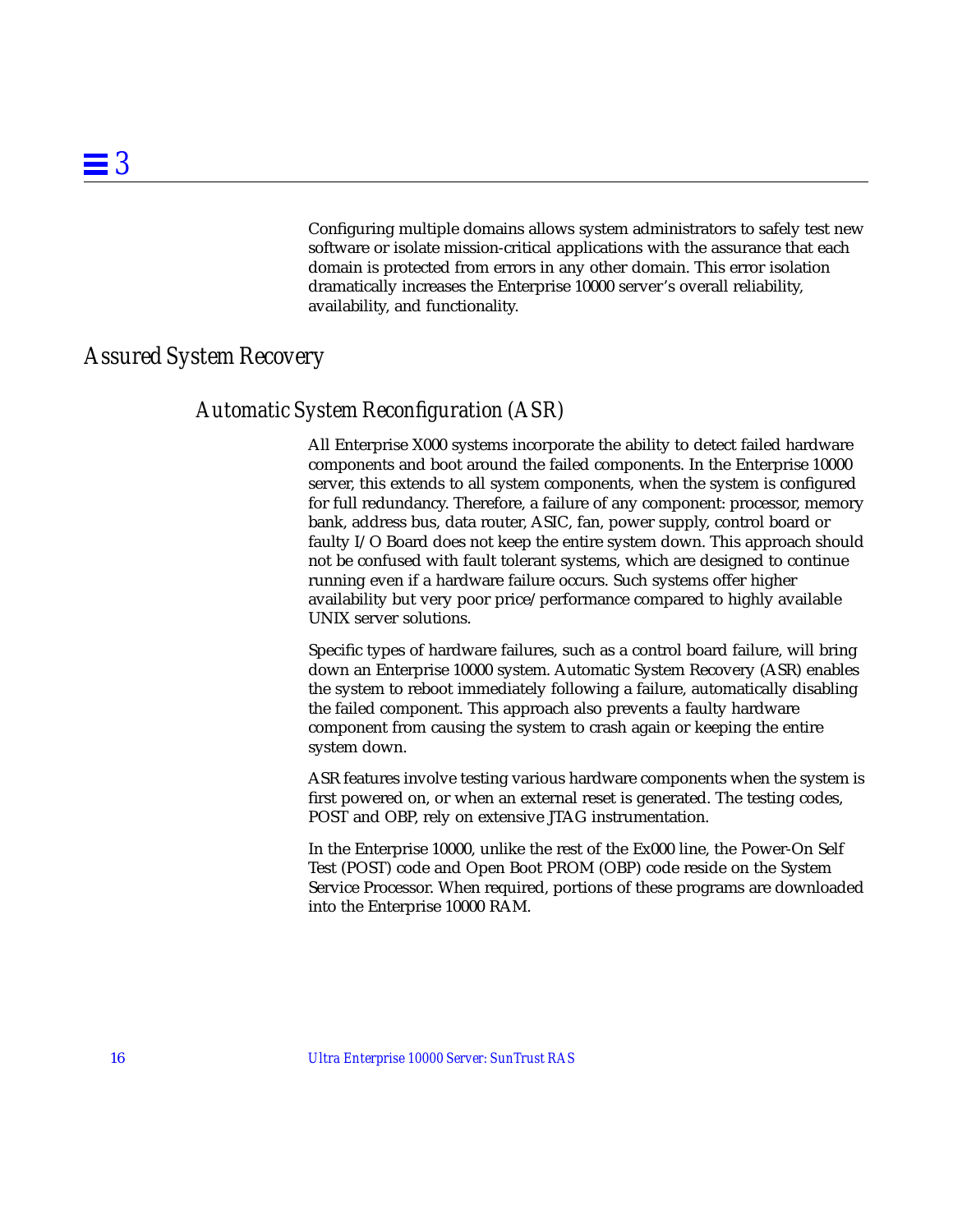#### *POST*

Power On Self Test, or POST, is a suite of hardware integrity tests. POST is executed at different points in time, such as when the system first powers up, and possesses different levels (tests) of execution. POST testing improves system reliability by helping protect against the system booting with faulty hardware that would compromise system availability or data integrity.

Once entered, POST is capable of various levels of testing. Typically, POST initializes and tests all ASICs, memory SIMMs, UltraSPARC Processor Modules, and the Control Board.

POST code is written such that every operation is checked for success or failure. POST testing is hierarchical in nature, starting with basic initialization and functionality testing and moving forward based on the success or failure of previously tested components. As it proceeds, POST disables failed components that could interfere with future testing.

#### *JTAG Instrumentation*

JTAG (Joint Test Action Group) is an IEEE standard for testing electronic circuits. JTAG is used in the Ultra Enterprise 10000 servers to communicate the status of components to the Control Board, which communicates it to the SSP, and to allow the SSP, via the Control Board, to modify the state of system components.

During Power On Self Test (POST), this information is used for initialization and diagnostics, and during system operation to verify the integrity of system boards, the power distribution system, and cooling system.

POST also functions as the end point for handling fatal system errors, whether they occur during POST testing or while system software (e.g., the Solaris operating system) is up and running. Following a fatal system error, POST will reconfigure a system around the failed component so the system can be restored to service. A fatal system error is an error that causes the system to be in an illegal hardware state, such as:

- **•** UPA address parity error
- **•** Gigaplane-XB address or control parity error
- **•** DTag parity error
- **•** External cache (E-cache) tag parity error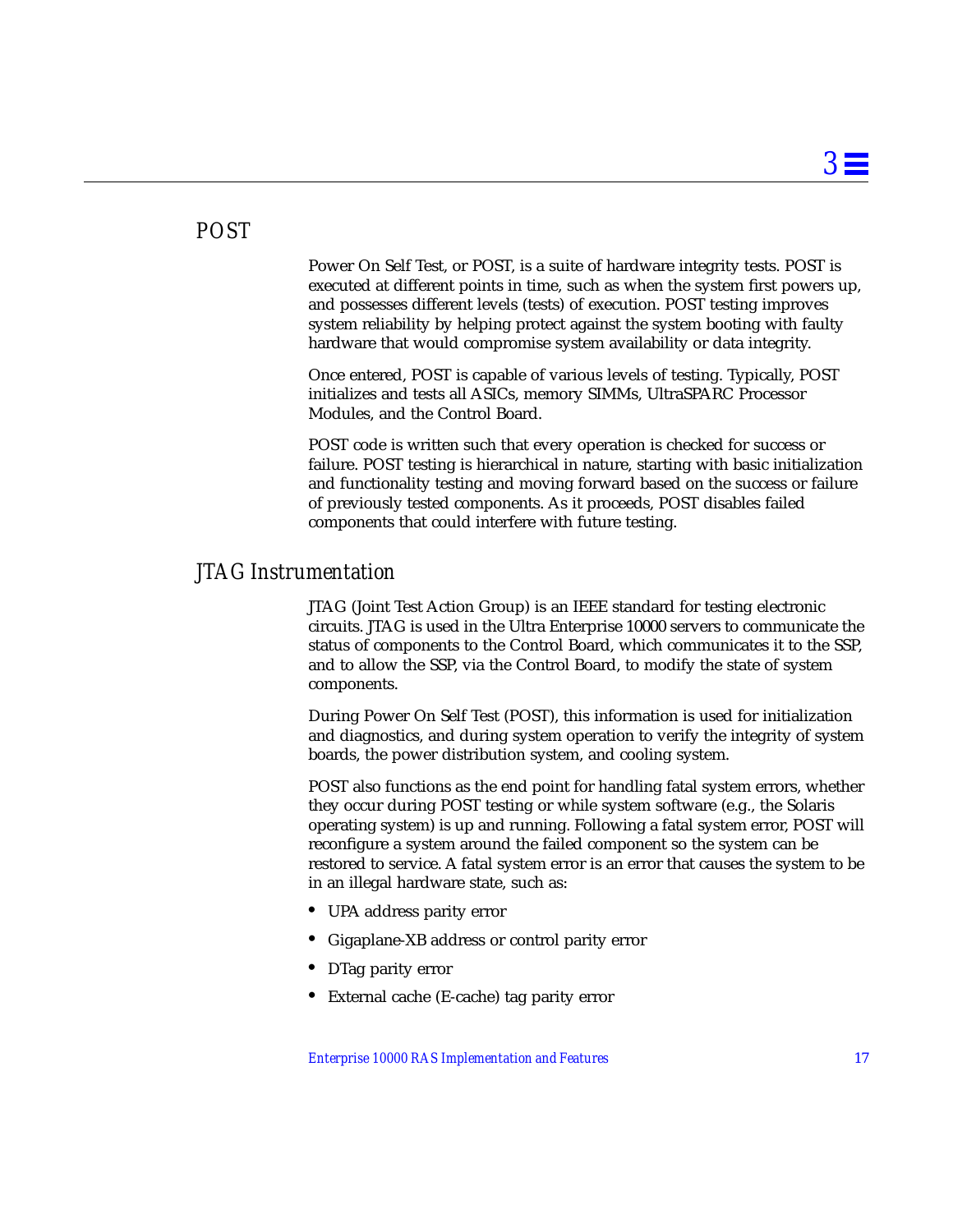- **•** UPA Master Port time-out
- **•** Internal error

#### *Improved Data Integrity with ECC*

Error Correction Code (ECC) logic is used extensively throughout the Ultra Enterprise 10000 system data and address paths to provide high levels of data integrity.

Single-bit errors detected in the datapath between the UltraSPARC Data Buffer, local data routers, global data router, and the memory subsystem are corrected by the receiving UltraSPARC module and the error is logged.

An Enterprise 10000 system will also report and log correctable ECC errors. A correctable ECC error is any single bit error in a 72 bit field. Such error detection and correction is done on the fly. The ECC implementation can also detect double bit errors in the same 72 bit field and multiple bit errors in the same nibble (4 bits). An uncorrectable data error is not always a fatal system error.

A result of an uncorrectable data ECC error is determined by the mode of operation of the processor when the error occurs. If the processor is executing in user mode when the error occurs, the process will terminate and core dump with no other interruption to the system. If the processor is executing in kernel mode (operating system code), the processor will panic, and bring down the Enterprise 10000 domain (or system, if no domains are active).

In addition to providing ECC protection for data, the address and control lines on the Gigaplane-XB interconnect and the address lines on the UPA are parity protected. Parity protection is also used in the UltraSPARC processor's internal and external cache and in the Duplicate Cache Tags (Dtags).

The global address bus also includes ECC. Correctable errors are handled on the fly, while uncorrectable errors, such as a parity error, will cause an arbitration stop (arbstop.)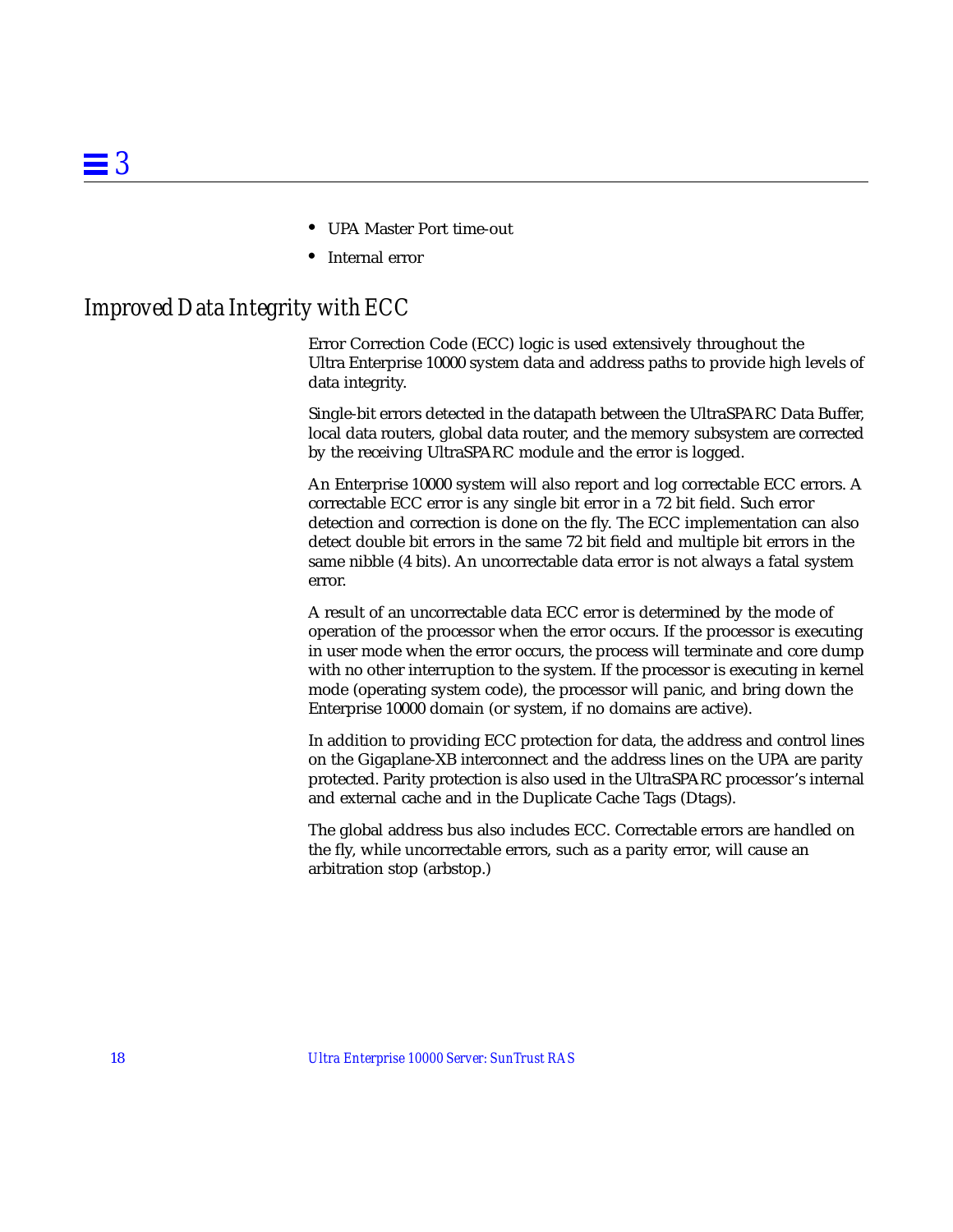### *Intelligent Monitoring and Reporting*

#### *Hostview*

Residing on the System Service Processor, the Hostview program is the primary interface to the Ultra Enterprise 10000 server for the operator or system administrator. Hostview is a graphical program that monitors the status of the Enterprise 10000 system and enables the operator to perform dynamic reconfiguration operations.

Using Hostview, the operator can view the system hardware and software configuration and status. Hostview displays the physical layout of the system, including control board(s), system boards and their processors. Hostview indicates with color which boards are grouped into partitions. The state of processors, e.g. booting or Solaris running, is also indicated.

Hostview monitors all system status functions:

- **•** Power on each bulk power supply, control board and support board power supplies.
- **•** Voltage on each power supply on each board
- **•** Thermal conditions of power supplies, processors, ASICs,
- **•** Fan speeds and status for each of the 32 fans installed

Hostview also enables an operator to:

- **•** Power the Enterprise 10000 system on and off
- **•** Dynamically reconfigure the Enterprise 10000 system; perform attach and detach operations, resetting domains, and running diagnostics.
- **•** Create, modify and delete domains
- **•** Access SSP message log for each domain
- **•** Modify the blacklist file to enable or disable components in each domain
- **•** Power the peripherals cabinets on and off

Using Netcon, the remote console function described in a later section, all of the Hostview functions may be accessed from a remote location.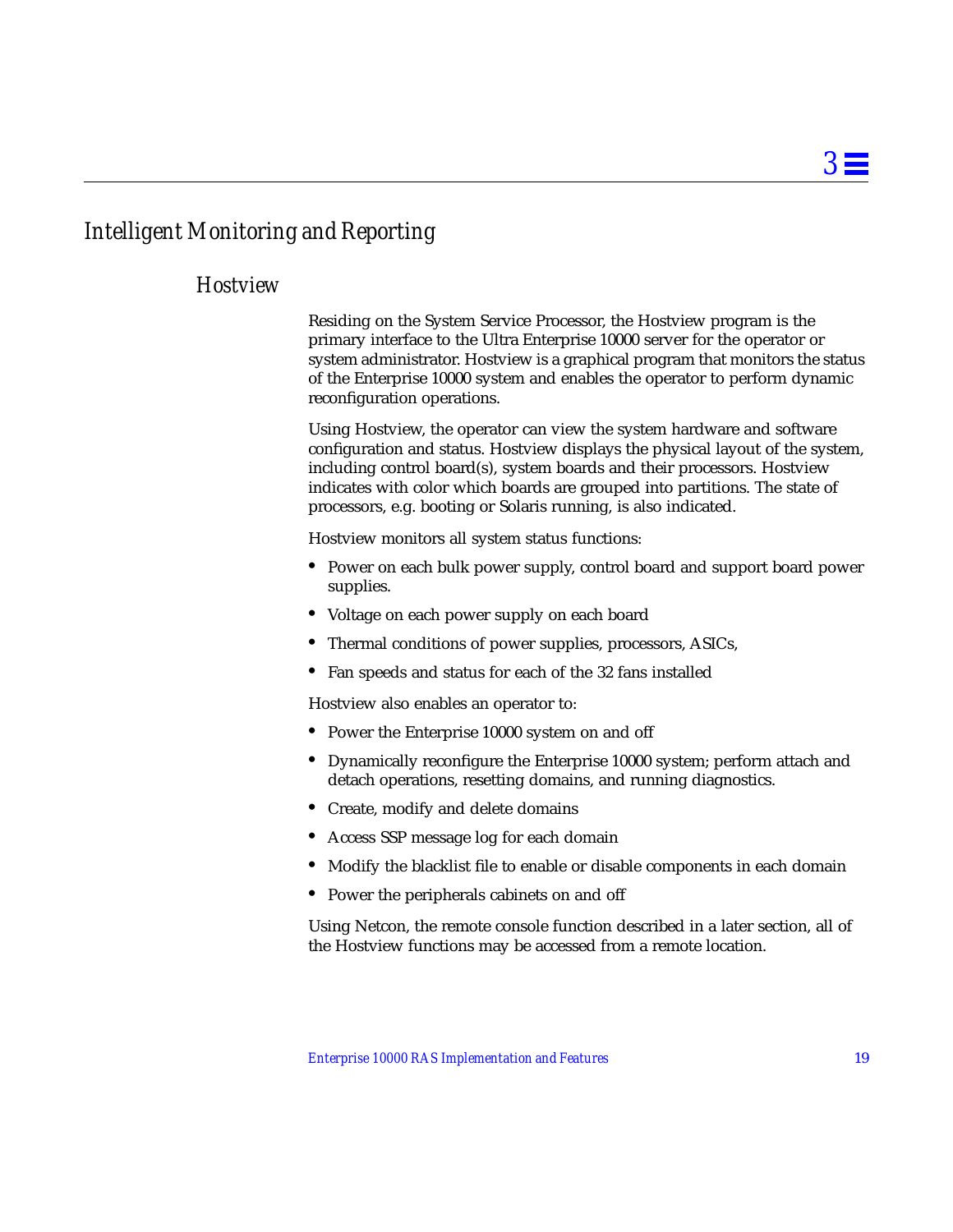#### *Solstice SyMON*

Solstice SyMON system monitor is a graphically based software tool designed to enable system administrators to maintain and monitor server systems. SyMON is an important and integral part of Sun's RAS strategy, and as such will evolve over time with new features and functionality, as well as support for a broader range of hardware.

Solstice SyMON, while not implemented with the first release of the Ultra Enterprise 10000 servers, will be available for Enterprise 10000 servers in future updates. The functions of Hostview will be merged with SyMON, presenting a single, consistent interface for all Enterprise X000 servers.

Solstice SyMON provides the following features:

- **•** Simple, visual, system vital sign indicator
- **•** A physical system view with per-device information, providing a graphical "picture" of the system, with information such as network interface types, disk types, processor module speeds, etc.
- **•** A logical system view, showing the system components and their relationships
- **•** A per-process display, showing process resource utilization and behavior
- **•** An operating system performance statistics display
- **•** Programmable event processing and notification, including scripting capability which enable events to result in sending emails, dialing pagers, etc.
- **•** Event logfile and management (copy, size control)
- **•** System logfile reader/browser
- **•** On-line diagnostics via interface with SunVTS
- **•** Performance monitoring capacity planning, including current
- **•** load analysis
- **•** Hardware failure prediction, based on historical events
- **•** Solstice Site Manager™ and Solstice Domain Manager™ Agent support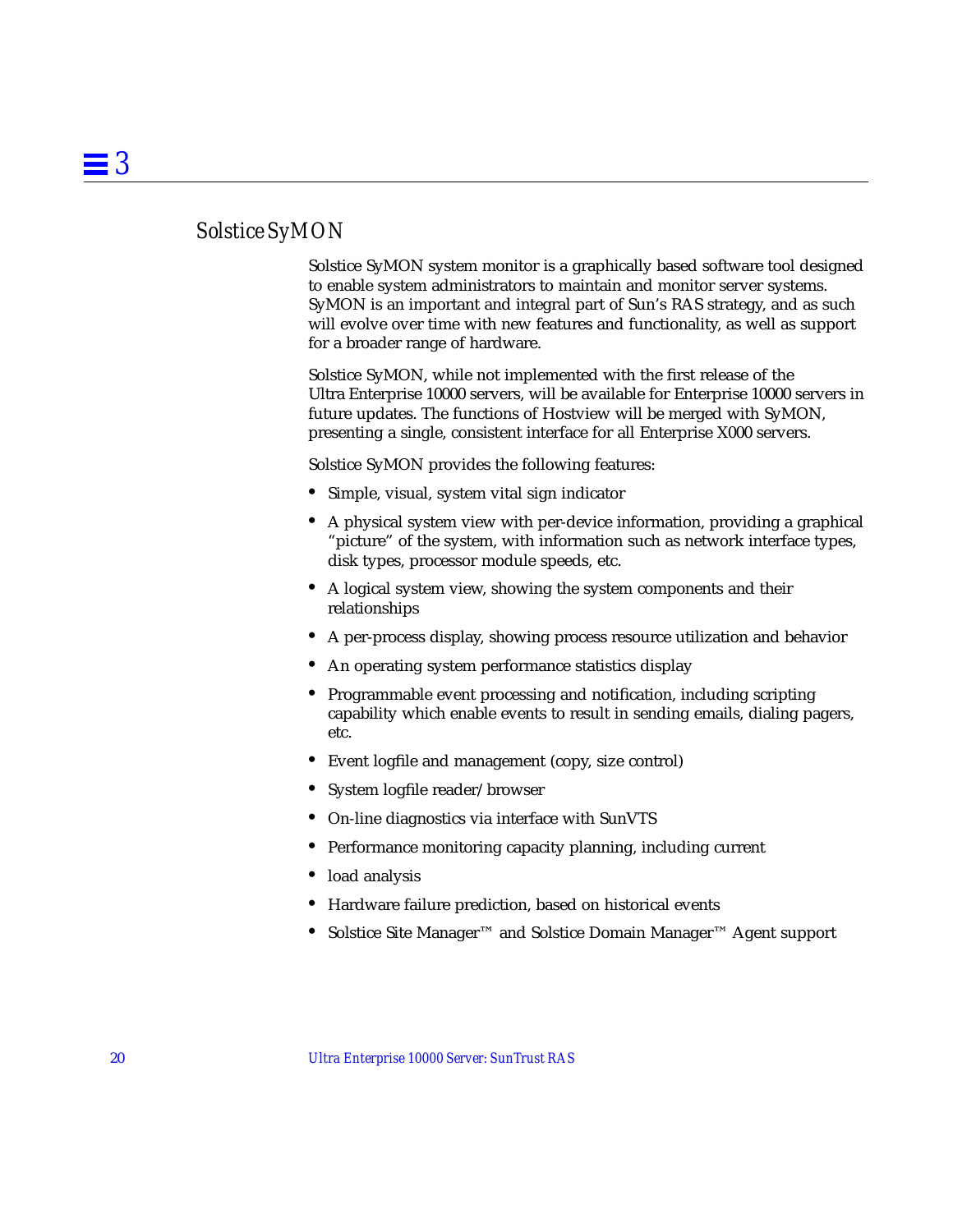SyMON makes the administration and management of Enterprise X000 systems easier and less time consuming. The system's reliability is improved through features that allow for the monitoring of system resource utilization and the setting of thresholds which trigger events when they are reached. For example, an administrator can be paged if processor utilization reaches 80 percent, or system paging activity becomes too high.

Administrators can react to such conditions and make corrections before endusers realize anything is wrong. Other features, such as hardware failure prediction and capacity tools also increase reliability by providing data that allows for a pro-active response to a potentially severe system condition. The fundamental effect is that the system is available when needed.

Solstice SyMON also improves system serviceability. The physical view presented by SyMON makes identification of a failed component a simple matter of viewing the graphical representation of the system. Clicking on a component in the physical system view produces specific information (e.g., I/O controller type, processor speed and cache size, memory SIMM size, etc.) so the correct replacement can be identified and made available.

#### *SNMP Reporting*

The System Service Processor (SSP) incorporates an SNMP proxy agent and detailed management information base (MIB). The MIB, Ultra-Enterprise-10000.mib, is aware of all of the instrumentation in Enterprise 10000 components. The MIB defines components as objects to be managed, and define what constitutes an event, such as overtemperature and over-voltage conditions. Such events are reported to the SSP, where the event detector daemon responds to the event by executing a response action script on the SSP. The process of reporting and responding to events is illustrated in the figures below.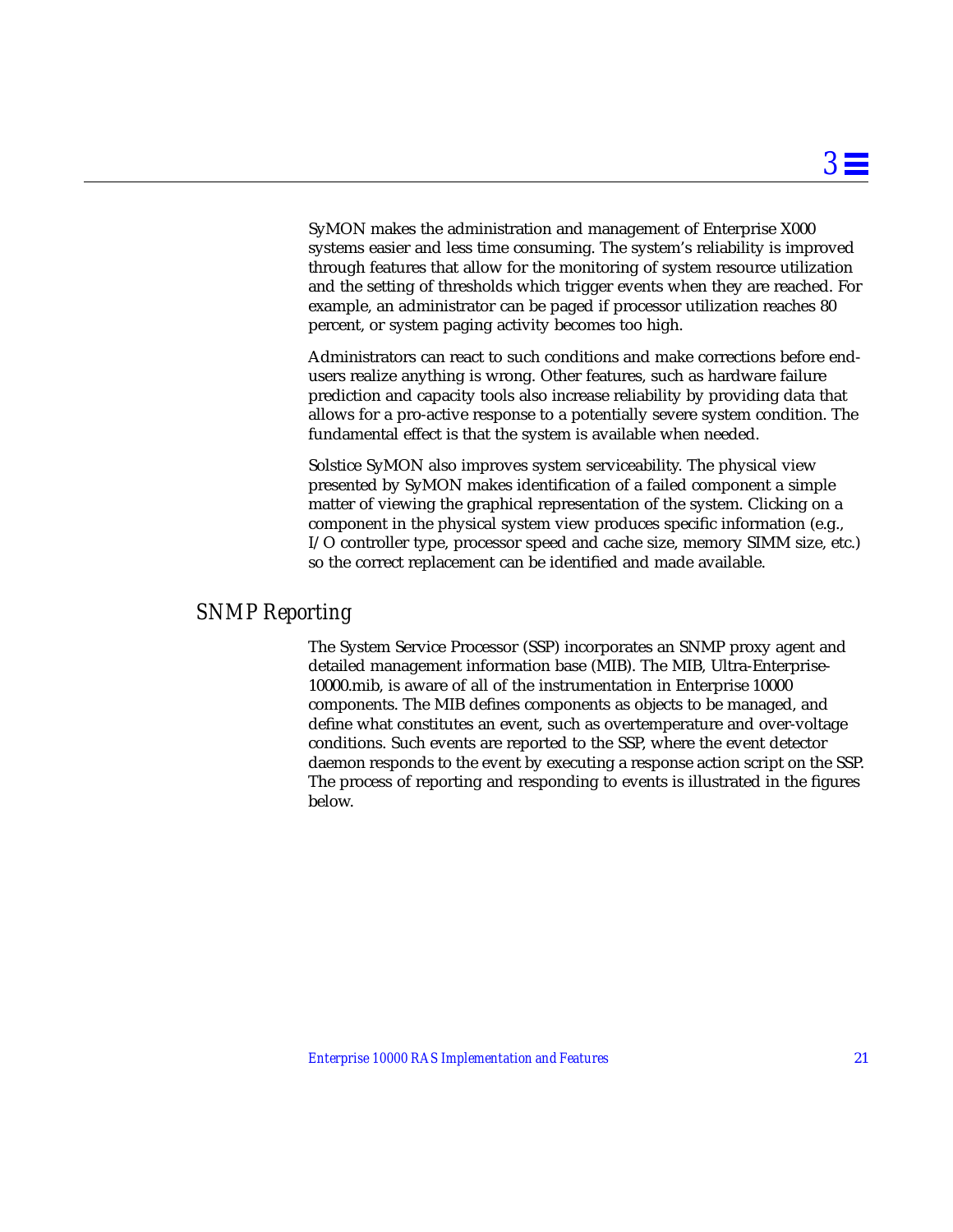

*Figure 3-1* Event Recognition and Delivery



*Figure 3-2* Response Action

Events may be optionally reported to other monitoring stations. By enabling other stations, the SNMP messages can be acted upon by SNMP-aware system or network management tools. Thus, the Enterprise 10000 can participate in enterprise-wide system management architectures.

#### *"No Outage" Servicing*

The Ultra Enterprise 10000 offers a number of features to reduce downtime and improve the convenience and reliability of servicing. By taking advantage of the Enterprise 10000 server's fully Dynamic Configuration/Reconfiguration capabilities, sites with little or no time window for servicing can perform most hardware upgrades or repairs while the system continues to operate.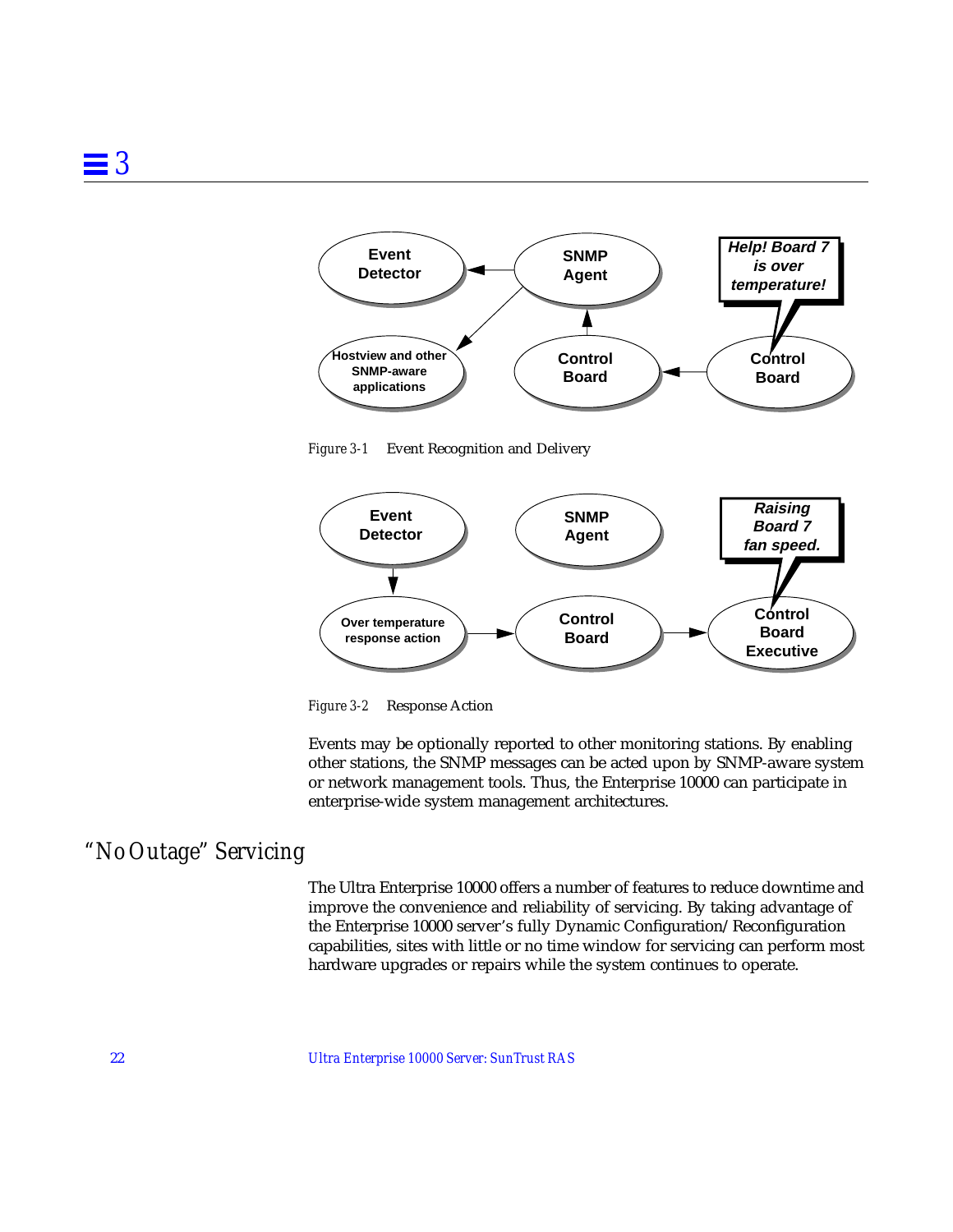#### *Dynamic Reconfiguration Capabilities*

Dynamic reconfiguration technology substantially increases a system's serviceability and availability, and offers advantages in several key areas:

- **•** Adding hardware dynamically to enable the system to handle an increasingly larger workload and improve performance of a running system.
- **•** Expanding I/O and network capacity by adding system boards.
- **•** Removing/replacing faulty hardware with minimal system service disruption. The ability to queisce a running system to replace a system board. The time to resume the operating system is negligible in comparison with a full shutdown and cold reboot.

It is useful to define the terms that apply to hot swap technology, in order to better understand the functionality discussed.

- **•** Dynamic Attach Logically attaching new components to Solaris, making those components available for use
- **•** Dynamic Detach The process of logically detaching components that were available and on-line to the operating system, making them ready for removal
- **•** Dynamic Reconfiguration Essentially, support of Dynamic Attach and Dynamic Detach. Being able to add/remove components from a running system
- **•** Hot Swap The physical act of adding or removing a component on a powered-up system.

#### *Using Dynamic Reconfiguration*

Using dynamic attach operations, components can be added to running Enterprise 10000 systems and be activated without the necessity of a reboot. In other words, a system can grow dynamically. Using dynamic detach operations, components may be quiesced and removed, for repair or replacement. With the exception of the centerplane, all boards and power supplies may be removed and replaced without interrupting service.

The DR process manages the flow of processes and data to/from memory in order to preserve them when removing or adding components. The entire process is managed from the SSP console. When a system board has been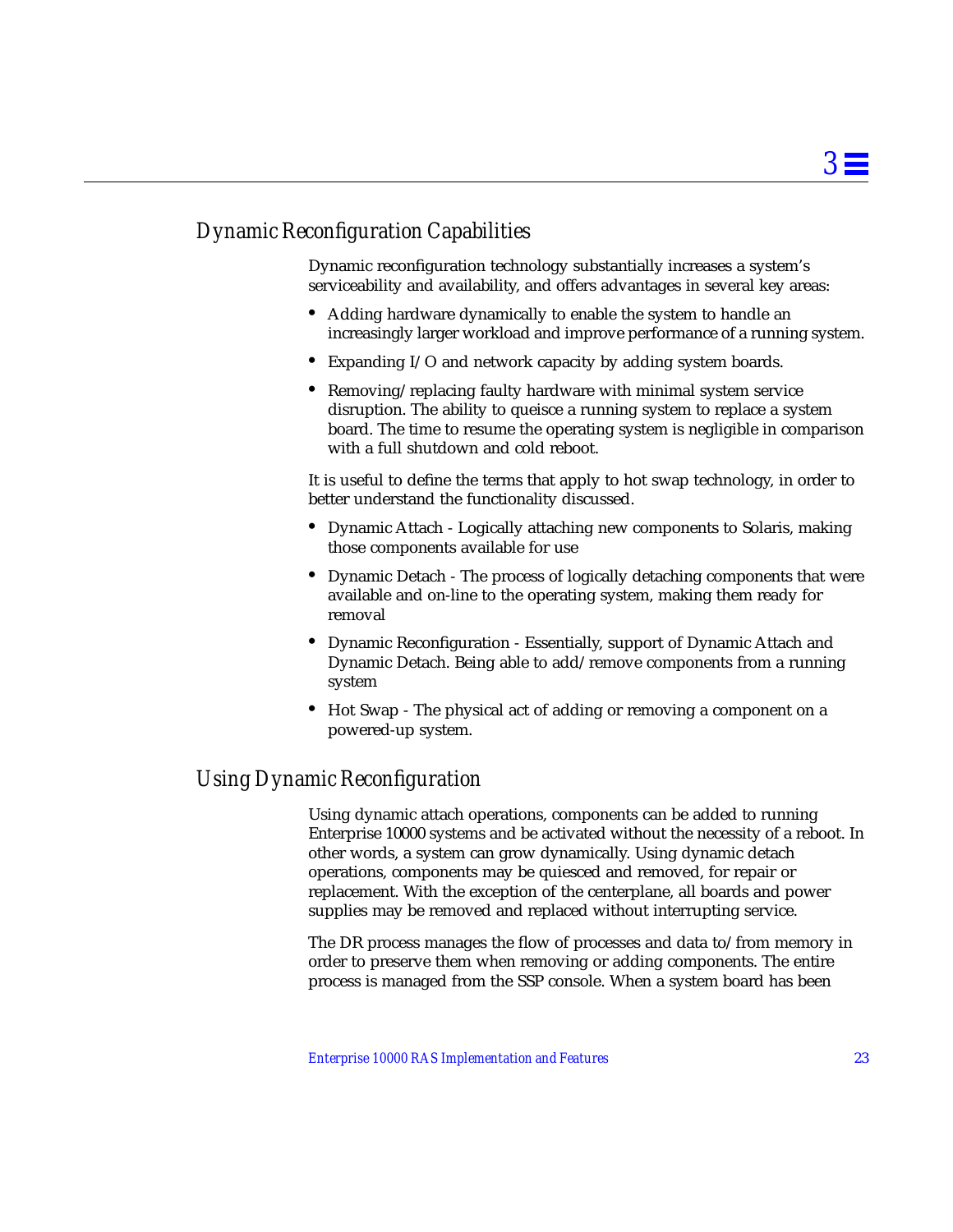newly attached, the operator first applies power from the SSP or network console. The board may be assigned to a new domain, or added to a running system or domain. Then the alternate pathing is switched back, if appropriate. Finally, the Solaris scheduler allows new processes to be run on the board, and data begins to fill the board's memory. When a board is to be detached, the process is reversed; memory is drained of active data, new processes are not allowed onto the board's processors, running processes are allowed to complete. If alternate pathing is in use, the secondary path is activated, and finally, the board is powered off, ready to be physically removed.

#### *Convenient and Secure Component Packaging*

System boards are designed for convenient and error-free handling during servicing operations. This is provided by the following features:

- **•** System boards are encased in a metal housing, yet remain under 30 pounds in weight
- **•** System board connectors are keyed so that boards cannot be plugged in upside down
- **•** Control and Centerplane Support boards are keyed such that they cannot be placed in each other's slots
- **•** System boards have LEDs that indicate when the power to the board has been turned off, making it safe for removal from a running system

#### *Sophisticated Diagnostics Support*

#### *SunVTS*™ *Diagnostic Tool*

In order to provide better on-line diagnostic capabilities for the entire line of Enterprise X000 systems, the Sun Validation Test Suite (SunVTS) software package was developed. Shipping with all Enterprise X000 systems, SunVTS is a replacement for Sundiag, which previously provided online diagnostics for Sun systems.

The primary goal of the SunVTS<sup> $M$ </sup> software is to provide an environment with which Sun systems can be thoroughly stress tested. It is not intended to provide precise component-level fault isolation or POST-like functionality. Rather, it is intended to be used on a system running Solaris, providing a easy-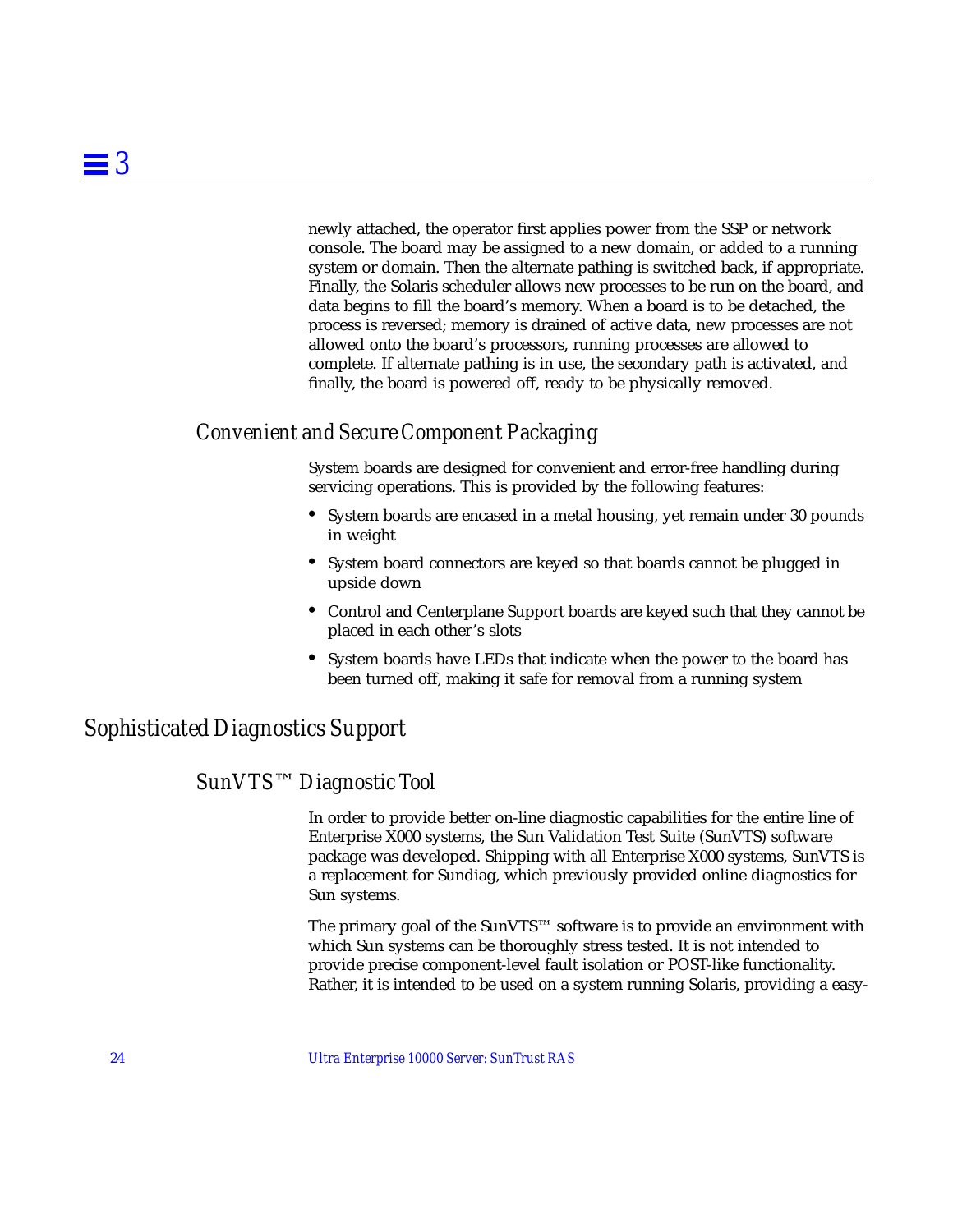to-use GUI for initiating and logging the test results from various subsystems (e.g., processors, memory, I/O, etc.) or to test the system as a whole. Some of the key features of SunVTS are:

- **•** UNIX level diagnostics, where system tests execute real UNIX code under the Solaris operating environment
- **•** Automatic system probing, enabling the system configuration to be displayed via a user interface
- **•** Two user interfaces, providing greater flexibility. A GUI-based interface as well as a character based interface will be available. The SunVTS kernel will be cleanly separable from the user interface, such that multiple user interfaces can communicate with the same SunVTS kernel. The character based interface permits the writing of shell scripts to control SunVTS
- **•** An Application Programming Interface, providing a well-defined interface into the SunVTS kernel from other processes, as well as the user interfaces. A SunVTS execution could be initiated in a cron-like fashion, with no direct user interface at all
- **•** Advanced configuration and execution control, allowing tests to be grouped together based on user requirements, with fine grained execution control for status and logging information

#### *Remote Console and Console Dial-In Support*

Many data centers encompass computers in multiple locations. It's desirable, then, to be able to communicate with and manage the computer systems, whatever their location. This enables a central operations center to monitor systems in other locations, allowing "lights out" operations. Alternatively, it enables a system administrator to monitor and interact with the Enterprise 10000 console remotely. The Enterprise 10000 supports a network console function, dubbed Netcon, permitting administration from remote sites. The network console is a set of functions that allow access to the SSP via network or dial in. All SSP functions are available, and may be accessed either as a graphical or command based interface.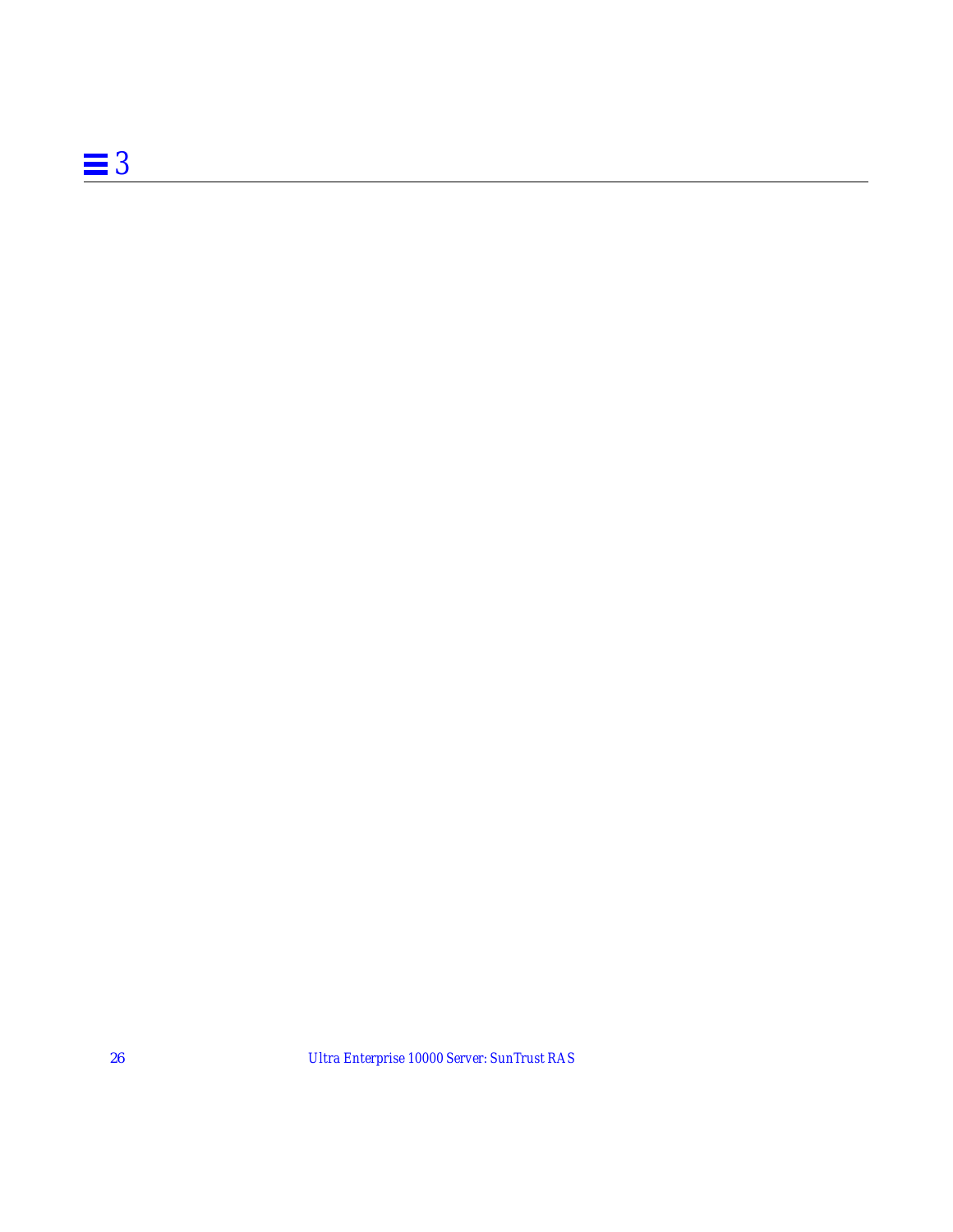### *Summary 4*

Meeting the demands of business-critical operations requires core technology that is reliable, serviceable, and highly available. Optimum performance and value are no longer the only priorities for selection of a UNIX based server for commercial computing applications.

Sun has recognized this trend for some time, and has demonstrated a clear commitment to providing reliable computing solutions, including its Ultra Enterprise Servers, Enterprise Storage products, SPARCcluster HA and SPARCcluster PDB products, to name only a few.

Now Sun has developed new and comprehensive RAS features, leading the industry in highly available, serviceable and manageable UNIX servers. These services are complemented by highly regarded SunService programs designed to serve Sun's customers in planning, implementing, deploying and managing their key business systems.

The Enterprise 10000 system RAS features described in this paper further illustrate Sun's commitment to the technologies and innovation necessary to providing highly reliable solutions. Coupled with the Solaris operating environment, Enterprise storage products, Solstice system and network management tools, Sun's complete family of Ultra Enterprise 10000 server systems set new standards for affordable reliability, availability and serviceability.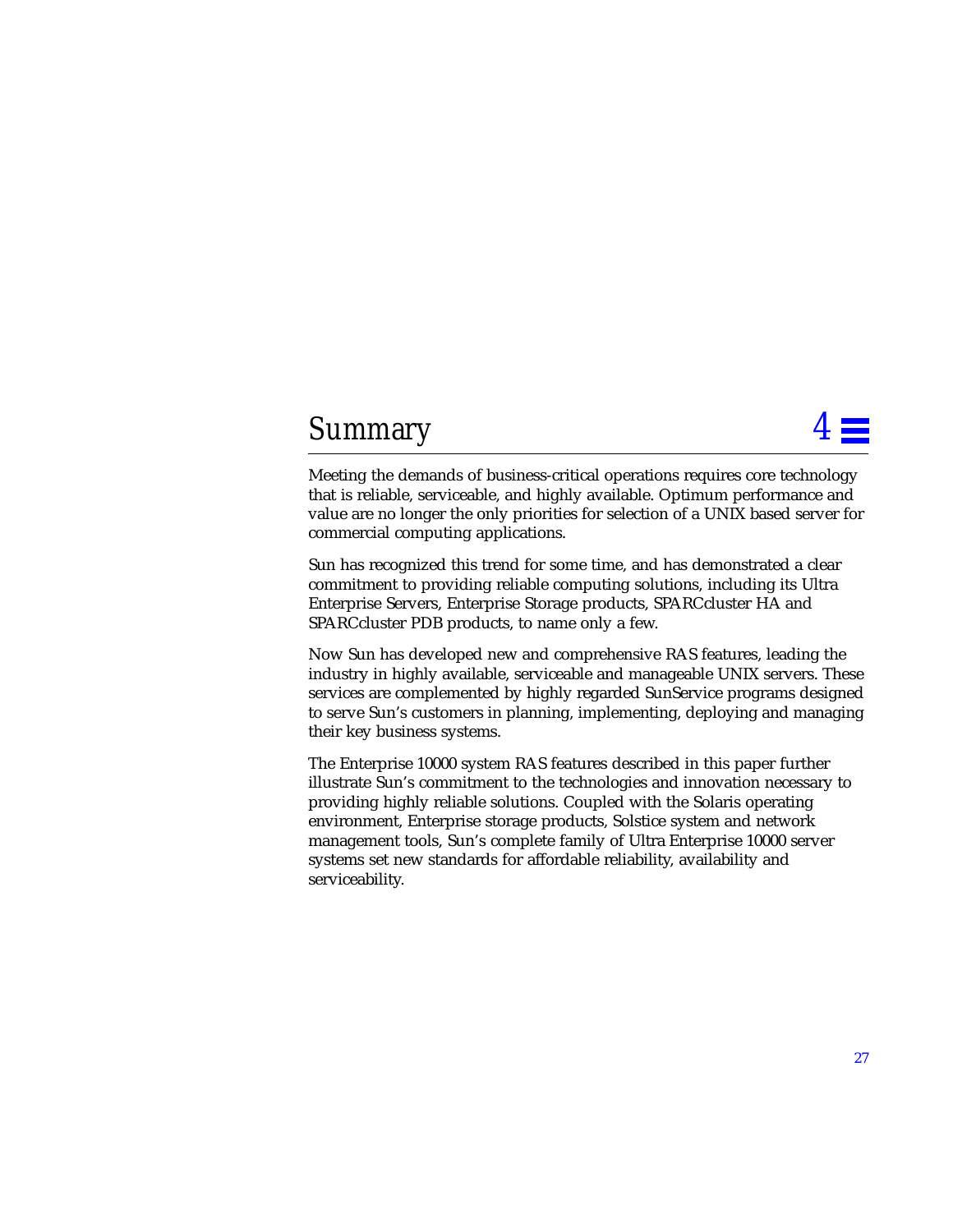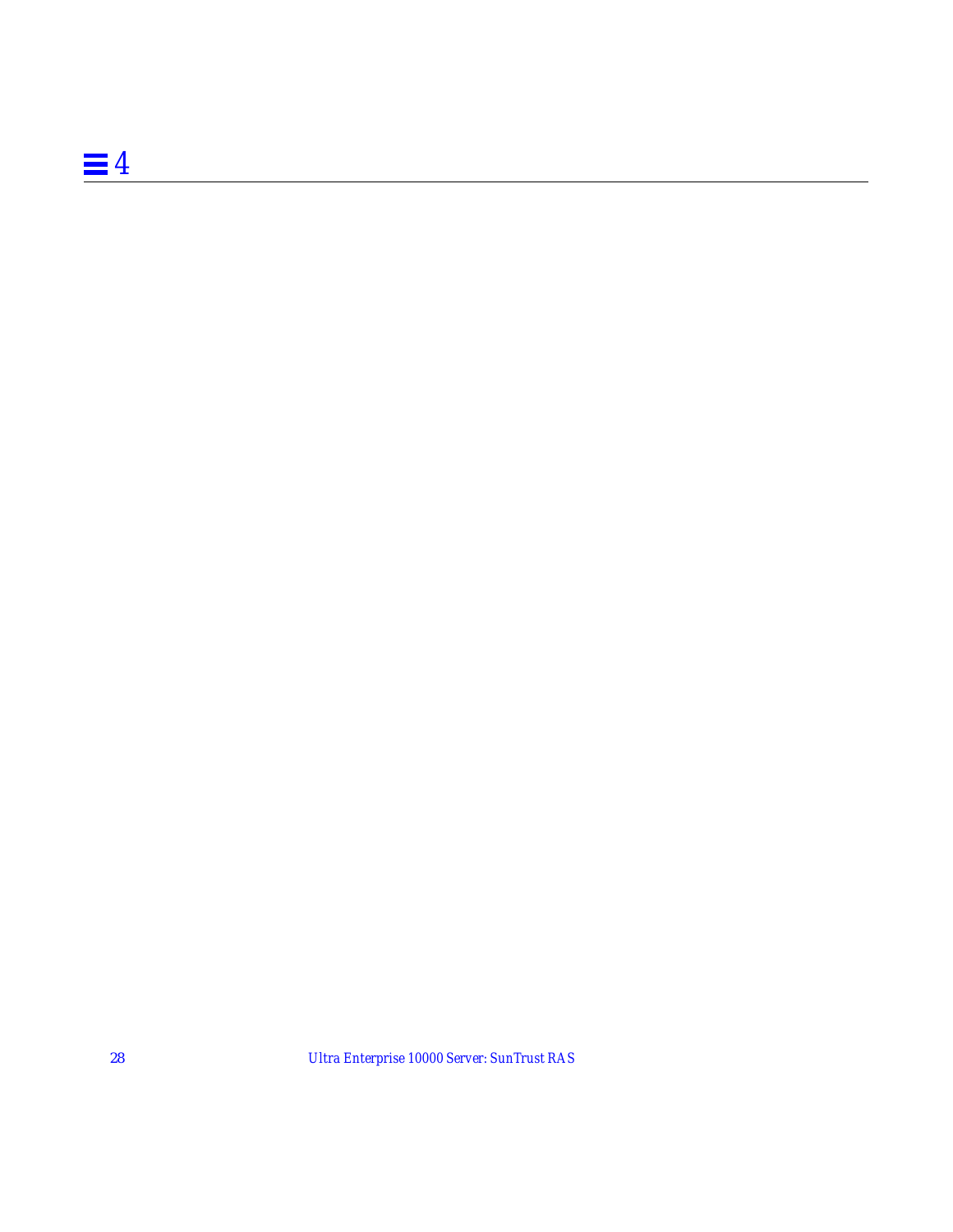### *4*

### $References$

Sun Microsystems, Inc. posts product information in the form of data sheets, specifications, and white papers on its Internet World Wide Web Home page at *http://www.sun.com*.

Look for abstracts on these and other Sun technology white papers:

Token 53096 *Sun RAS Solutions for Mission-Critical Computing*, Sun Microsystems Computer Company, 1996.

Token 53092 *Ultra Enterprise X000 Server Family: Reliability, Availability, and Serviceability*, Executive Overview, Sun Microsystems Computer Company, 1996.

Token 53090 *Ultra Enterprise X000 Server Family: Reliability, Availability, and Serviceability*, Technical White Paper, Sun Microsystems Computer Company, 1996.

Token 53067 *Solstice SyMON System Monitor*, Executive Overview, Sun Microsystems Computer Company, 1996.

Token 53103 *Solstice SyMON System Monitor*, Technical White Paper, Sun Microsystems Computer Company, 1996.